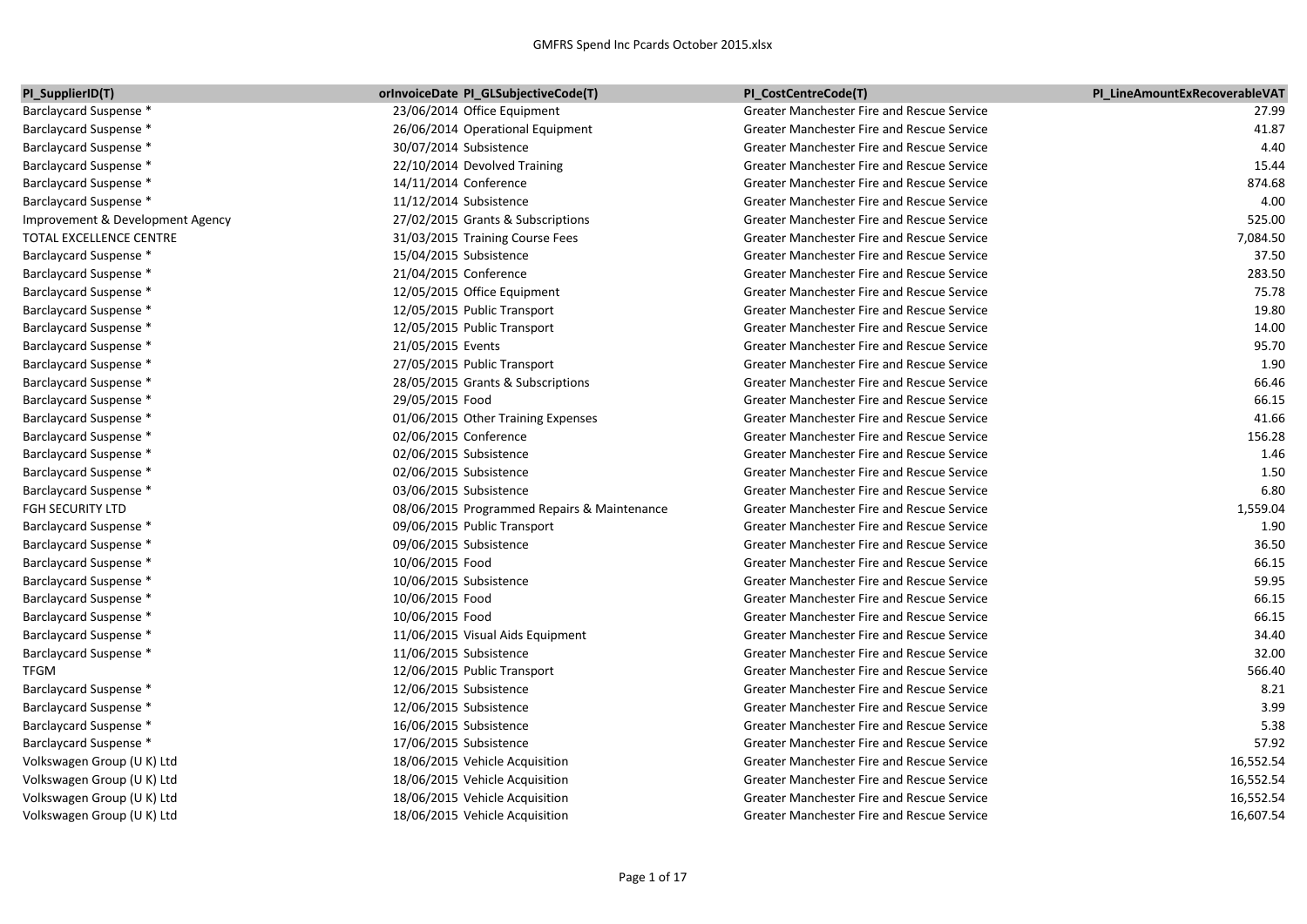| PI_SupplierID(T)                        | <b>orInvoiceDate PI_GLSubjectiveCode(T)</b> | PI CostCentreCode(T)                              | PI LineAmountExRecoverableVAT |
|-----------------------------------------|---------------------------------------------|---------------------------------------------------|-------------------------------|
| Volkswagen Group (U K) Ltd              | 18/06/2015 Vehicle Acquisition              | Greater Manchester Fire and Rescue Service        | 16,552.54                     |
| UNITED UTILITIES WATER PLC              | 18/06/2015 Water Rates                      | Greater Manchester Fire and Rescue Service        | 1,711.11                      |
| UNITED UTILITIES WATER PLC              | 18/06/2015 Water Rates                      | Greater Manchester Fire and Rescue Service        | 1,725.80                      |
| UNITED UTILITIES WATER PLC              | 18/06/2015 Water Rates                      | <b>Greater Manchester Fire and Rescue Service</b> | 770.21                        |
| UNITED UTILITIES WATER PLC              | 18/06/2015 Water Rates                      | Greater Manchester Fire and Rescue Service        | 804.45                        |
| UNITED UTILITIES WATER PLC              | 18/06/2015 Water Rates                      | Greater Manchester Fire and Rescue Service        | 796.25                        |
| UNITED UTILITIES WATER PLC              | 18/06/2015 Metered Water                    | Greater Manchester Fire and Rescue Service        | 2,095.79                      |
| UNITED UTILITIES WATER PLC              | 18/06/2015 Metered Water                    | Greater Manchester Fire and Rescue Service        | 862.39                        |
| UNITED UTILITIES WATER PLC              | 18/06/2015 Metered Water                    | Greater Manchester Fire and Rescue Service        | 578.31                        |
| UNITED UTILITIES WATER PLC              | 18/06/2015 Water Rates                      | Greater Manchester Fire and Rescue Service        | 770.21                        |
| UNITED UTILITIES WATER PLC              | 18/06/2015 Water Rates                      | <b>Greater Manchester Fire and Rescue Service</b> | 776.52                        |
| UNITED UTILITIES WATER PLC              | 18/06/2015 Water Rates                      | <b>Greater Manchester Fire and Rescue Service</b> | 1,718.77                      |
| UNITED UTILITIES WATER PLC              | 18/06/2015 Water Rates                      | Greater Manchester Fire and Rescue Service        | 803.87                        |
| UNITED UTILITIES WATER PLC              | 18/06/2015 Metered Water                    | <b>Greater Manchester Fire and Rescue Service</b> | 601.73                        |
| UNITED UTILITIES WATER PLC              | 18/06/2015 Metered Water                    | <b>Greater Manchester Fire and Rescue Service</b> | 834.07                        |
| UNITED UTILITIES WATER PLC              | 18/06/2015 Metered Water                    | Greater Manchester Fire and Rescue Service        | 1,582.57                      |
| Barclaycard Suspense *                  | 18/06/2015 Subsistence                      | Greater Manchester Fire and Rescue Service        | 4.40                          |
| UNITED UTILITIES WATER PLC              | 18/06/2015 Water Rates                      | Greater Manchester Fire and Rescue Service        | $-2,001.79$                   |
| Barclaycard Suspense *                  | 22/06/2015 Public Transport                 | Greater Manchester Fire and Rescue Service        | 3.60                          |
| Barclaycard Suspense *                  | 24/06/2015 Subsistence                      | Greater Manchester Fire and Rescue Service        | 13.50                         |
| Barclaycard Suspense *                  | 25/06/2015 Subsistence                      | <b>Greater Manchester Fire and Rescue Service</b> | 3.95                          |
| Barclaycard Suspense *                  | 25/06/2015 Digital                          | <b>Greater Manchester Fire and Rescue Service</b> | 136.99                        |
| J Fletcher (Engineers) Ltd              | 29/06/2015 Programmed Repairs & Maintenance | <b>Greater Manchester Fire and Rescue Service</b> | 728.00                        |
| BAGNALL & MORRIS WASTE SERVICES LIMITED | 30/06/2015 Programmed Repairs & Maintenance | <b>Greater Manchester Fire and Rescue Service</b> | 522.00                        |
| W H BENCE COACHWORKS LTD                | 30/06/2015 Devolved Training                | Greater Manchester Fire and Rescue Service        | 13,874.15                     |
| Barclaycard Suspense *                  | 01/07/2015 Subsistence                      | <b>Greater Manchester Fire and Rescue Service</b> | 4.06                          |
| GE Robinson & Co Ltd                    | 02/07/2015 Other Training Expenses          | <b>Greater Manchester Fire and Rescue Service</b> | 906.47                        |
| Impeller Assurance & Resilience Ltd     | 03/07/2015 Training Course Fees             | <b>Greater Manchester Fire and Rescue Service</b> | 4,394.00                      |
| W H BENCE COACHWORKS LTD                | 06/07/2015 Operational Equipment            | <b>Greater Manchester Fire and Rescue Service</b> | 61,957.00                     |
| Barclaycard Suspense *                  | 08/07/2015 Office Equipment                 | <b>Greater Manchester Fire and Rescue Service</b> | 65.00                         |
| Barclaycard Suspense *                  | 10/07/2015 Subsistence                      | <b>Greater Manchester Fire and Rescue Service</b> | 25.00                         |
| BURY M B C                              | 13/07/2015 Programmed Repairs & Maintenance | Greater Manchester Fire and Rescue Service        | 1,300.00                      |
| Barclaycard Suspense *                  | 13/07/2015 Responsive Repairs & Maintenance | <b>Greater Manchester Fire and Rescue Service</b> | 14.59                         |
| Barclaycard Suspense *                  | 13/07/2015 Subsistence                      | <b>Greater Manchester Fire and Rescue Service</b> | 21.75                         |
| Barclaycard Suspense *                  | 13/07/2015 Responsive Repairs & Maintenance | Greater Manchester Fire and Rescue Service        | 56.09                         |
| Barclaycard Suspense *                  | 13/07/2015 Public Transport                 | Greater Manchester Fire and Rescue Service        | 9.50                          |
| Barclaycard Suspense *                  | 13/07/2015 Subsistence                      | <b>Greater Manchester Fire and Rescue Service</b> | 180.00                        |
| Barclaycard Suspense *                  | 13/07/2015 Food                             | Greater Manchester Fire and Rescue Service        | 66.15                         |
| Barclaycard Suspense *                  | 13/07/2015 Responsive Repairs & Maintenance | Greater Manchester Fire and Rescue Service        | 28.29                         |
| Barclaycard Suspense *                  | 14/07/2015 Food                             | Greater Manchester Fire and Rescue Service        | 66.15                         |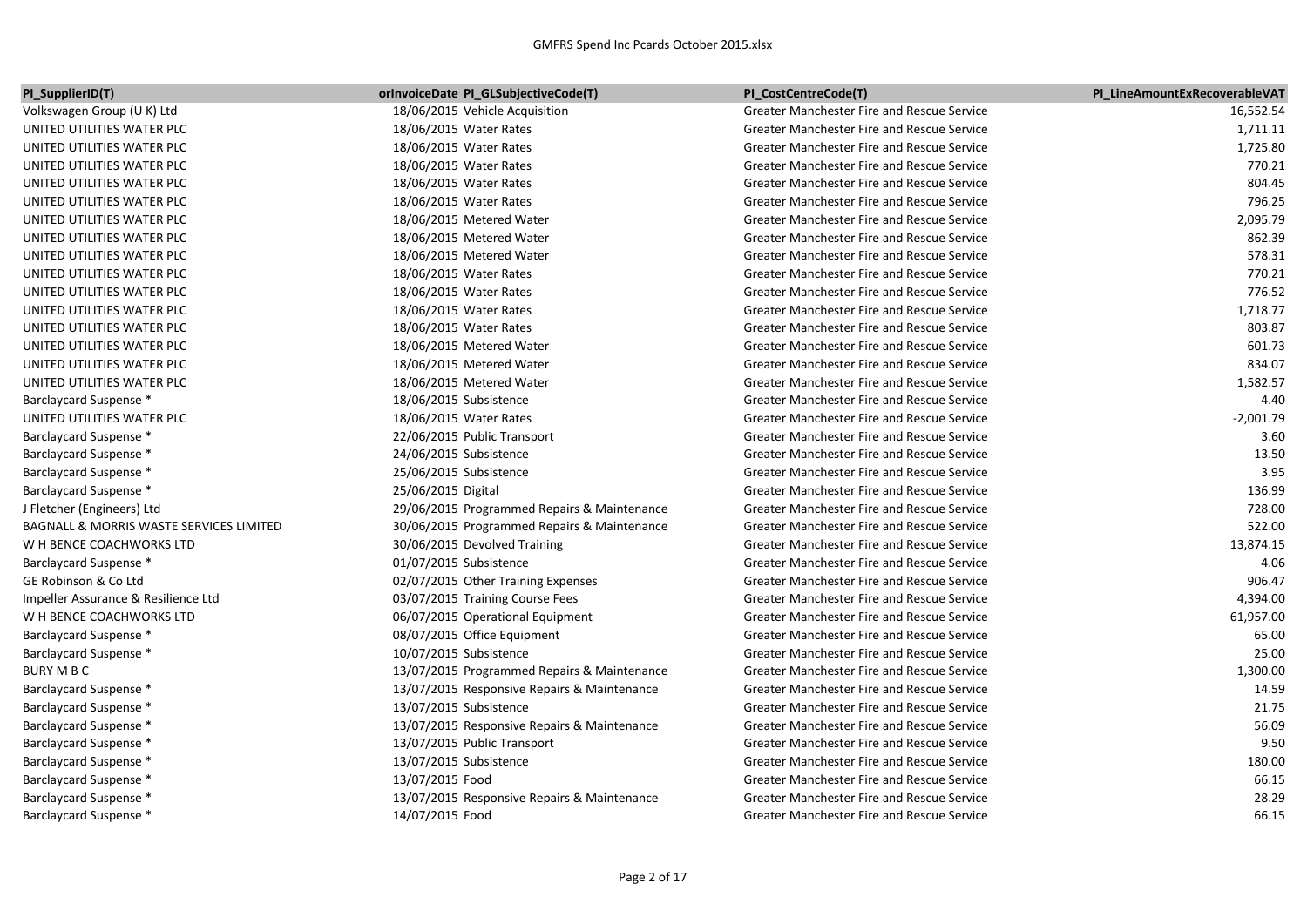| PI_SupplierID(T)       | orInvoiceDate PI_GLSubjectiveCode(T)        | PI CostCentreCode(T)                              | PI LineAmountExRecoverableVAT |
|------------------------|---------------------------------------------|---------------------------------------------------|-------------------------------|
| Barclaycard Suspense * | 14/07/2015 Subsistence                      | Greater Manchester Fire and Rescue Service        | 3.87                          |
| Barclaycard Suspense * | 14/07/2015 Public Transport                 | Greater Manchester Fire and Rescue Service        | 5.00                          |
| Barclaycard Suspense * | 14/07/2015 Responsive Repairs & Maintenance | Greater Manchester Fire and Rescue Service        | 95.00                         |
| Barclaycard Suspense * | 14/07/2015 Subsistence                      | Greater Manchester Fire and Rescue Service        | 39.50                         |
| Barclaycard Suspense * | 15/07/2015 Public Transport                 | Greater Manchester Fire and Rescue Service        | 14.17                         |
| Barclaycard Suspense * | 15/07/2015 Responsive Repairs & Maintenance | Greater Manchester Fire and Rescue Service        | 14.99                         |
| Barclaycard Suspense * | 15/07/2015 Subsistence                      | <b>Greater Manchester Fire and Rescue Service</b> | 11.67                         |
| Barclaycard Suspense * | 15/07/2015 Responsive Repairs & Maintenance | Greater Manchester Fire and Rescue Service        | 7.09                          |
| Barclaycard Suspense * | 15/07/2015 Responsive Repairs & Maintenance | Greater Manchester Fire and Rescue Service        | 29.61                         |
| Barclaycard Suspense * | 15/07/2015 Subsistence                      | <b>Greater Manchester Fire and Rescue Service</b> | 5.75                          |
| Barclaycard Suspense * | 15/07/2015 Responsive Repairs & Maintenance | <b>Greater Manchester Fire and Rescue Service</b> | 38.99                         |
| Barclaycard Suspense * | 15/07/2015 Food                             | <b>Greater Manchester Fire and Rescue Service</b> | 73.50                         |
| Barclaycard Suspense * | 15/07/2015 Responsive Repairs & Maintenance | Greater Manchester Fire and Rescue Service        | 29.94                         |
| Barclaycard Suspense * | 16/07/2015 Subsistence                      | Greater Manchester Fire and Rescue Service        | 5.25                          |
| Barclaycard Suspense * | 16/07/2015 Subsistence                      | <b>Greater Manchester Fire and Rescue Service</b> | 4.10                          |
| Barclaycard Suspense * | 16/07/2015 Public Transport                 | <b>Greater Manchester Fire and Rescue Service</b> | 12.00                         |
| Barclaycard Suspense * | 16/07/2015 Subsistence                      | Greater Manchester Fire and Rescue Service        | 2.05                          |
| Barclaycard Suspense * | 16/07/2015 Responsive Repairs & Maintenance | Greater Manchester Fire and Rescue Service        | 24.89                         |
| Barclaycard Suspense * | 16/07/2015 Responsive Repairs & Maintenance | <b>Greater Manchester Fire and Rescue Service</b> | 12.40                         |
| Barclaycard Suspense * | 17/07/2015 Fixtures & Fittings              | <b>Greater Manchester Fire and Rescue Service</b> | 7.72                          |
| Barclaycard Suspense * | 17/07/2015 Stationery                       | Greater Manchester Fire and Rescue Service        | 249.84                        |
| Barclaycard Suspense * | 17/07/2015 Public Transport                 | <b>Greater Manchester Fire and Rescue Service</b> | 10.00                         |
| Barclaycard Suspense * | 17/07/2015 Responsive Repairs & Maintenance | Greater Manchester Fire and Rescue Service        | 38.25                         |
| Barclaycard Suspense * | 17/07/2015 Subsistence                      | <b>Greater Manchester Fire and Rescue Service</b> | 3.75                          |
| Barclaycard Suspense * | 17/07/2015 Stationery                       | <b>Greater Manchester Fire and Rescue Service</b> | 104.10                        |
| Barclaycard Suspense * | 17/07/2015 Food                             | Greater Manchester Fire and Rescue Service        | 73.50                         |
| Barclaycard Suspense * | 17/07/2015 Food                             | Greater Manchester Fire and Rescue Service        | 23.40                         |
| Barclaycard Suspense * | 17/07/2015 Food                             | Greater Manchester Fire and Rescue Service        | 23.40                         |
| Barclaycard Suspense * | 17/07/2015 Food                             | <b>Greater Manchester Fire and Rescue Service</b> | $-23.40$                      |
| Barclaycard Suspense * | 17/07/2015 Subsistence                      | Greater Manchester Fire and Rescue Service        | 13.55                         |
| Barclaycard Suspense * | 17/07/2015 Stationery                       | <b>Greater Manchester Fire and Rescue Service</b> | 208.25                        |
| Barclaycard Suspense * | 17/07/2015 Food                             | Greater Manchester Fire and Rescue Service        | 23.40                         |
| Barclaycard Suspense * | 20/07/2015 Food                             | Greater Manchester Fire and Rescue Service        | 70.20                         |
| Barclaycard Suspense * | 20/07/2015 Food                             | <b>Greater Manchester Fire and Rescue Service</b> | 58.80                         |
| Barclaycard Suspense * | 20/07/2015 Public Transport                 | Greater Manchester Fire and Rescue Service        | 167.99                        |
| Barclaycard Suspense * | 20/07/2015 Subsistence                      | Greater Manchester Fire and Rescue Service        | 28.45                         |
| Barclaycard Suspense * | 20/07/2015 Stationery                       | Greater Manchester Fire and Rescue Service        | 12.05                         |
| Barclaycard Suspense * | 20/07/2015 Subsistence                      | Greater Manchester Fire and Rescue Service        | 12.00                         |
| Barclaycard Suspense * | 21/07/2015 Responsive Repairs & Maintenance | Greater Manchester Fire and Rescue Service        | 12.48                         |
| Barclaycard Suspense * | 22/07/2015 Responsive Repairs & Maintenance | Greater Manchester Fire and Rescue Service        | 43.26                         |
|                        |                                             |                                                   |                               |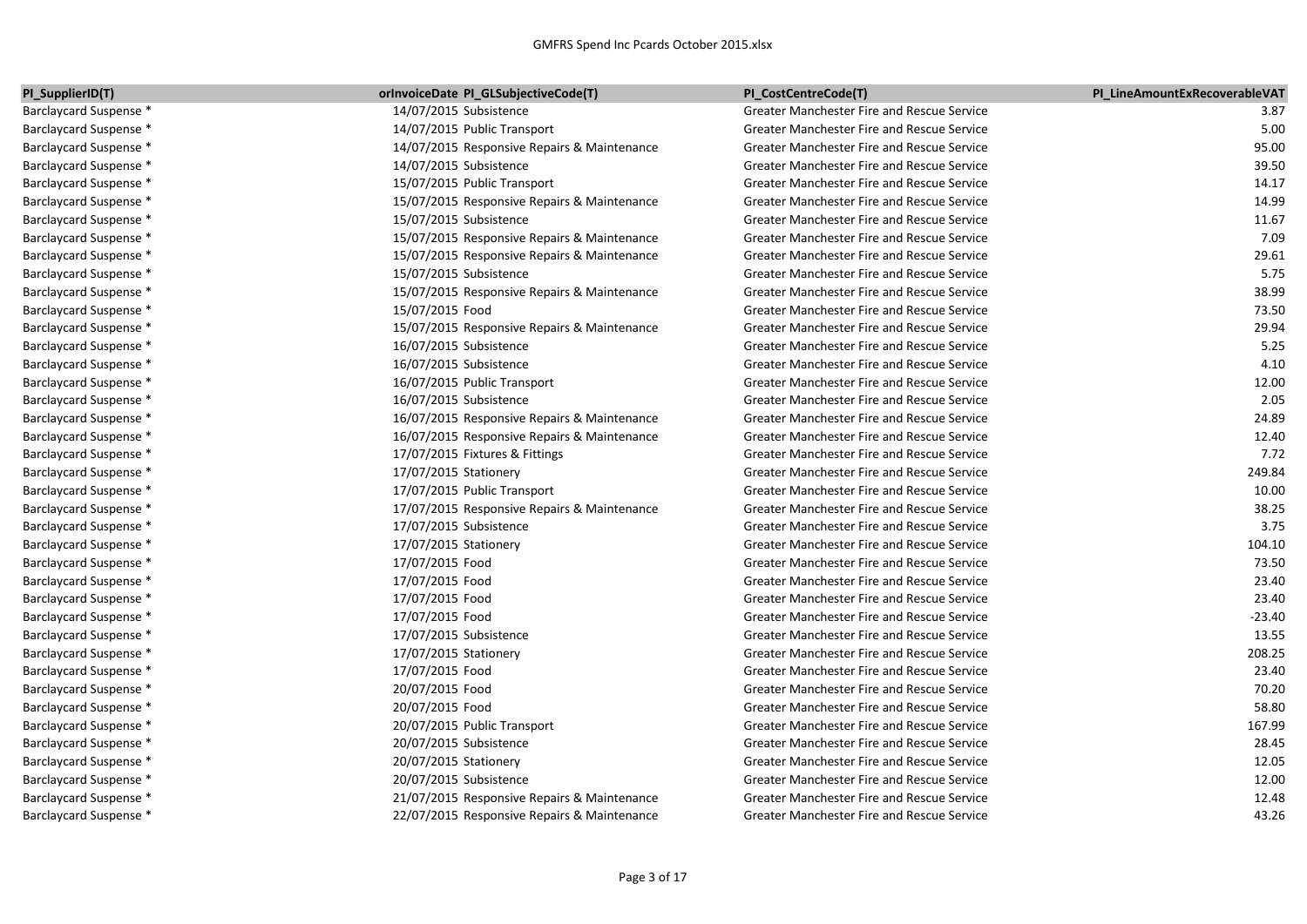| PI SupplierID(T)              | orInvoiceDate PI GLSubjectiveCode(T)        | PI CostCentreCode(T)                              | PI LineAmountExRecoverableVAT |
|-------------------------------|---------------------------------------------|---------------------------------------------------|-------------------------------|
| <b>Barclaycard Suspense *</b> | 22/07/2015 Food                             | <b>Greater Manchester Fire and Rescue Service</b> | $-23.40$                      |
| Barclaycard Suspense *        | 22/07/2015 Responsive Repairs & Maintenance | <b>Greater Manchester Fire and Rescue Service</b> | 313.95                        |
| <b>Barclaycard Suspense *</b> | 22/07/2015 Responsive Repairs & Maintenance | Greater Manchester Fire and Rescue Service        | 134.45                        |
| <b>Barclaycard Suspense *</b> | 22/07/2015 Responsive Repairs & Maintenance | Greater Manchester Fire and Rescue Service        | 338.94                        |
| Barclaycard Suspense *        | 22/07/2015 Subsistence                      | Greater Manchester Fire and Rescue Service        | 8.45                          |
| Barclaycard Suspense *        | 22/07/2015 Food                             | <b>Greater Manchester Fire and Rescue Service</b> | 23.40                         |
| Barclaycard Suspense *        | 22/07/2015 Responsive Repairs & Maintenance | Greater Manchester Fire and Rescue Service        | 9.79                          |
| Barclaycard Suspense *        | 22/07/2015 Responsive Repairs & Maintenance | Greater Manchester Fire and Rescue Service        | $-16.62$                      |
| Barclaycard Suspense *        | 22/07/2015 Food                             | <b>Greater Manchester Fire and Rescue Service</b> | $-23.40$                      |
| <b>Barclaycard Suspense *</b> | 22/07/2015 Responsive Repairs & Maintenance | <b>Greater Manchester Fire and Rescue Service</b> | 11.10                         |
| Barclaycard Suspense *        | 22/07/2015 Public Transport                 | <b>Greater Manchester Fire and Rescue Service</b> | 9.50                          |
| Barclaycard Suspense *        | 23/07/2015 Public Transport                 | Greater Manchester Fire and Rescue Service        | 4.58                          |
| Barclaycard Suspense *        | 23/07/2015 Subsistence                      | Greater Manchester Fire and Rescue Service        | 0.83                          |
| Barclaycard Suspense *        | 23/07/2015 Subsistence                      | Greater Manchester Fire and Rescue Service        | 7.14                          |
| Barclaycard Suspense *        | 23/07/2015 Responsive Repairs & Maintenance | Greater Manchester Fire and Rescue Service        | 99.98                         |
| Barclaycard Suspense *        | 23/07/2015 Public Transport                 | Greater Manchester Fire and Rescue Service        | 14.17                         |
| <b>Barclaycard Suspense *</b> | 23/07/2015 Responsive Repairs & Maintenance | <b>Greater Manchester Fire and Rescue Service</b> | 22.14                         |
| <b>Barclaycard Suspense *</b> | 23/07/2015 Responsive Repairs & Maintenance | Greater Manchester Fire and Rescue Service        | 13.60                         |
| Barclaycard Suspense *        | 23/07/2015 Public Transport                 | Greater Manchester Fire and Rescue Service        | 5.50                          |
| Barclaycard Suspense *        | 23/07/2015 Subsistence                      | Greater Manchester Fire and Rescue Service        | 17.95                         |
| Barclaycard Suspense *        | 23/07/2015 Prosecutions                     | Greater Manchester Fire and Rescue Service        | 3.00                          |
| Barclaycard Suspense *        | 23/07/2015 Responsive Repairs & Maintenance | <b>Greater Manchester Fire and Rescue Service</b> | 49.99                         |
| Barclaycard Suspense *        | 23/07/2015 Additional Travel                | <b>Greater Manchester Fire and Rescue Service</b> | 229.00                        |
| <b>Barclaycard Suspense *</b> | 23/07/2015 Public Transport                 | <b>Greater Manchester Fire and Rescue Service</b> | 4.80                          |
| Barclaycard Suspense *        | 23/07/2015 Additional Travel                | <b>Greater Manchester Fire and Rescue Service</b> | 229.00                        |
| Barclaycard Suspense *        | 23/07/2015 Public Transport                 | Greater Manchester Fire and Rescue Service        | 12.00                         |
| <b>Barclaycard Suspense *</b> | 24/07/2015 Responsive Repairs & Maintenance | Greater Manchester Fire and Rescue Service        | 37.74                         |
| <b>Barclaycard Suspense *</b> | 24/07/2015 Conference                       | Greater Manchester Fire and Rescue Service        | 53.87                         |
| Barclaycard Suspense *        | 24/07/2015 Responsive Repairs & Maintenance | Greater Manchester Fire and Rescue Service        | 25.46                         |
| Barclaycard Suspense *        | 24/07/2015 Responsive Repairs & Maintenance | Greater Manchester Fire and Rescue Service        | 228.50                        |
| Barclaycard Suspense *        | 27/07/2015 Subsistence                      | Greater Manchester Fire and Rescue Service        | 360.00                        |
| Barclaycard Suspense *        | 27/07/2015 Responsive Repairs & Maintenance | Greater Manchester Fire and Rescue Service        | 35.34                         |
| Barclaycard Suspense *        | 27/07/2015 Responsive Repairs & Maintenance | <b>Greater Manchester Fire and Rescue Service</b> | 246.78                        |
| Barclaycard Suspense *        | 27/07/2015 Responsive Repairs & Maintenance | <b>Greater Manchester Fire and Rescue Service</b> | 6.56                          |
| Barclaycard Suspense *        | 28/07/2015 Subsistence                      | Greater Manchester Fire and Rescue Service        | 34.00                         |
| Barclaycard Suspense *        | 28/07/2015 Subsistence                      | Greater Manchester Fire and Rescue Service        | 2.10                          |
| Barclaycard Suspense *        | 28/07/2015 Responsive Repairs & Maintenance | <b>Greater Manchester Fire and Rescue Service</b> | 8.71                          |
| WSP UK Limited                | 29/07/2015 Training Course Fees             | <b>Greater Manchester Fire and Rescue Service</b> | 1,095.00                      |
| Barclaycard Suspense *        | 29/07/2015 Responsive Repairs & Maintenance | <b>Greater Manchester Fire and Rescue Service</b> | 98.72                         |
| Barclaycard Suspense *        | 29/07/2015 Subsistence                      | <b>Greater Manchester Fire and Rescue Service</b> | 6.66                          |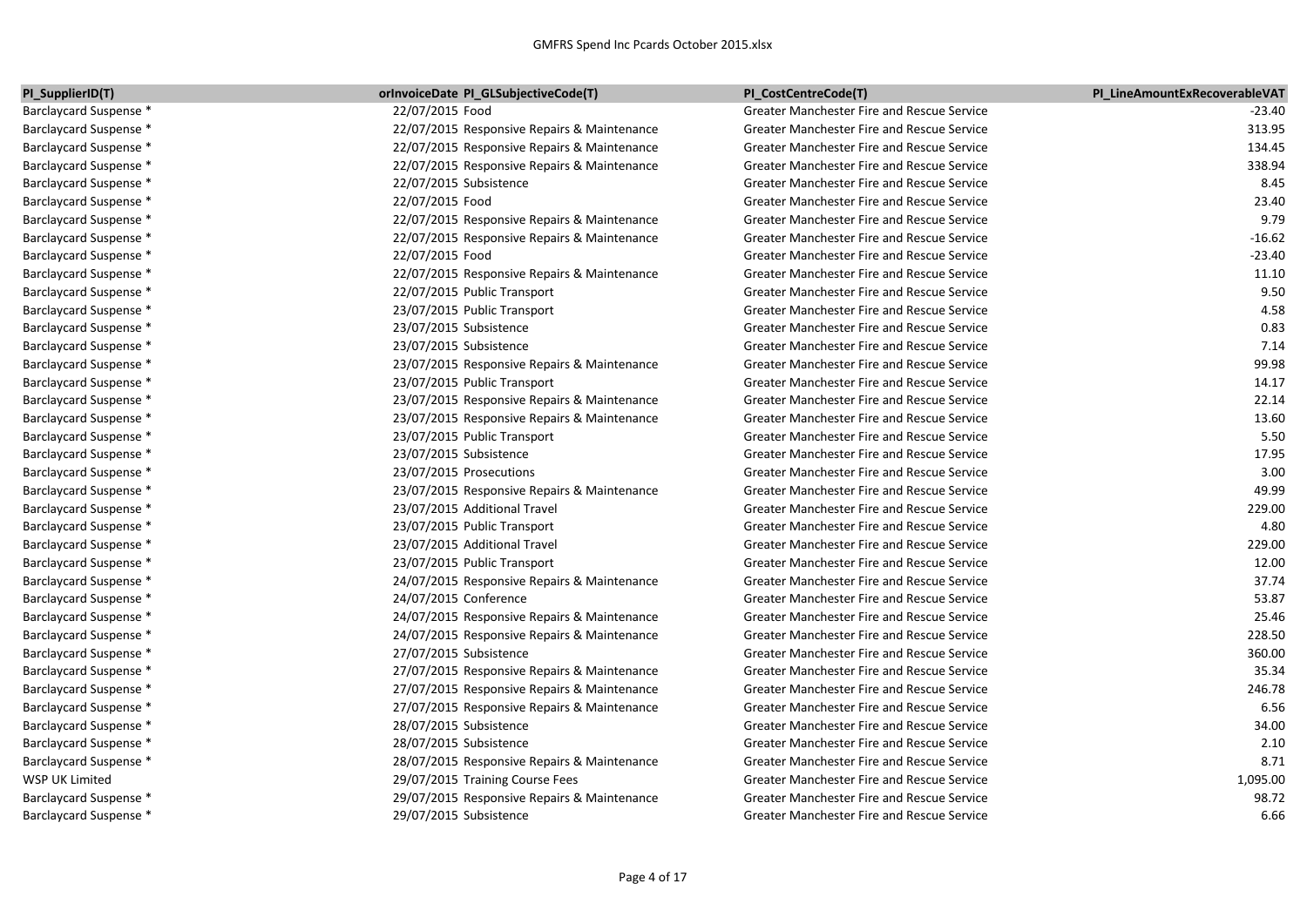| PI_SupplierID(T)                        | orInvoiceDate PI_GLSubjectiveCode(T)        | PI CostCentreCode(T)                              | PI LineAmountExRecoverableVAT |
|-----------------------------------------|---------------------------------------------|---------------------------------------------------|-------------------------------|
| Barclaycard Suspense *                  | 29/07/2015 Responsive Repairs & Maintenance | Greater Manchester Fire and Rescue Service        | 13.36                         |
| Barclaycard Suspense *                  | 29/07/2015 Public Transport                 | Greater Manchester Fire and Rescue Service        | 34.00                         |
| Barclaycard Suspense *                  | 29/07/2015 Subsistence                      | Greater Manchester Fire and Rescue Service        | 3.70                          |
| Barclaycard Suspense *                  | 29/07/2015 Responsive Repairs & Maintenance | Greater Manchester Fire and Rescue Service        | 11.67                         |
| Barclaycard Suspense *                  | 29/07/2015 Responsive Repairs & Maintenance | Greater Manchester Fire and Rescue Service        | 12.70                         |
| Barclaycard Suspense *                  | 29/07/2015 Office Equipment                 | Greater Manchester Fire and Rescue Service        | 56.99                         |
| Barclaycard Suspense *                  | 29/07/2015 Subsistence                      | Greater Manchester Fire and Rescue Service        | 29.25                         |
| <b>MIDLANDHR</b>                        | 30/07/2015 Devolved Training                | Greater Manchester Fire and Rescue Service        | 987.00                        |
| Barclaycard Suspense *                  | 30/07/2015 Responsive Repairs & Maintenance | Greater Manchester Fire and Rescue Service        | 54.96                         |
| Barclaycard Suspense *                  | 30/07/2015 Responsive Repairs & Maintenance | Greater Manchester Fire and Rescue Service        | 11.90                         |
| Barclaycard Suspense *                  | 30/07/2015 Computer Hardware                | Greater Manchester Fire and Rescue Service        | 124.98                        |
| Barclaycard Suspense *                  | 30/07/2015 Responsive Repairs & Maintenance | Greater Manchester Fire and Rescue Service        | 154.28                        |
| Barclaycard Suspense *                  | 30/07/2015 Subsistence                      | Greater Manchester Fire and Rescue Service        | 161.40                        |
| Barclaycard Suspense *                  | 30/07/2015 Public Transport                 | Greater Manchester Fire and Rescue Service        | 14.17                         |
| BAGNALL & MORRIS WASTE SERVICES LIMITED | 31/07/2015 Programmed Repairs & Maintenance | Greater Manchester Fire and Rescue Service        | 1,291.00                      |
| UCLAN                                   | 31/07/2015 Training Course Fees             | Greater Manchester Fire and Rescue Service        | 3,400.00                      |
| Barclaycard Suspense *                  | 31/07/2015 Food                             | Greater Manchester Fire and Rescue Service        | 51.30                         |
| Barclaycard Suspense *                  | 31/07/2015 Subsistence                      | <b>Greater Manchester Fire and Rescue Service</b> | 8.05                          |
| Barclaycard Suspense *                  | 31/07/2015 Subsistence                      | Greater Manchester Fire and Rescue Service        | 2.89                          |
| Barclaycard Suspense *                  | 31/07/2015 Subsistence                      | Greater Manchester Fire and Rescue Service        | 9.81                          |
| Barclaycard Suspense *                  | 31/07/2015 Responsive Repairs & Maintenance | Greater Manchester Fire and Rescue Service        | 7.50                          |
| Barclaycard Suspense *                  | 03/08/2015 Responsive Repairs & Maintenance | Greater Manchester Fire and Rescue Service        | 39.56                         |
| Barclaycard Suspense *                  | 03/08/2015 Subsistence                      | Greater Manchester Fire and Rescue Service        | 2.89                          |
| Barclaycard Suspense *                  | 03/08/2015 Fire Safety                      | Greater Manchester Fire and Rescue Service        | 54.37                         |
| Barclaycard Suspense *                  | 03/08/2015 Responsive Repairs & Maintenance | Greater Manchester Fire and Rescue Service        | 15.00                         |
| Barclaycard Suspense *                  | 03/08/2015 Food                             | <b>Greater Manchester Fire and Rescue Service</b> | 78.30                         |
| Barclaycard Suspense *                  | 03/08/2015 Food                             | Greater Manchester Fire and Rescue Service        | 48.00                         |
| Barclaycard Suspense *                  | 04/08/2015 Other Training Expenses          | Greater Manchester Fire and Rescue Service        | 49.90                         |
| Barclaycard Suspense *                  | 04/08/2015 Stationery                       | Greater Manchester Fire and Rescue Service        | 48.98                         |
| Barclaycard Suspense *                  | 04/08/2015 Public Transport                 | Greater Manchester Fire and Rescue Service        | 1.90                          |
| Barclaycard Suspense *                  | 05/08/2015 Responsive Repairs & Maintenance | Greater Manchester Fire and Rescue Service        | 9.50                          |
| Barclaycard Suspense *                  | 05/08/2015 Responsive Repairs & Maintenance | Greater Manchester Fire and Rescue Service        | 143.25                        |
| Barclaycard Suspense *                  | 05/08/2015 Responsive Repairs & Maintenance | Greater Manchester Fire and Rescue Service        | 38.00                         |
| Barclaycard Suspense *                  | 05/08/2015 Responsive Repairs & Maintenance | Greater Manchester Fire and Rescue Service        | 90.00                         |
| Barclaycard Suspense *                  | 05/08/2015 Food                             | Greater Manchester Fire and Rescue Service        | 48.00                         |
| Barclaycard Suspense *                  | 06/08/2015 Responsive Repairs & Maintenance | Greater Manchester Fire and Rescue Service        | 8.80                          |
| Barclaycard Suspense *                  | 07/08/2015 Responsive Repairs & Maintenance | <b>Greater Manchester Fire and Rescue Service</b> | 3.19                          |
| Barclaycard Suspense *                  | 07/08/2015 Public Transport                 | Greater Manchester Fire and Rescue Service        | 9.50                          |
| Barclaycard Suspense *                  | 07/08/2015 Responsive Repairs & Maintenance | Greater Manchester Fire and Rescue Service        | $-76.44$                      |
| Barclaycard Suspense *                  | 07/08/2015 Responsive Repairs & Maintenance | <b>Greater Manchester Fire and Rescue Service</b> | $-26.69$                      |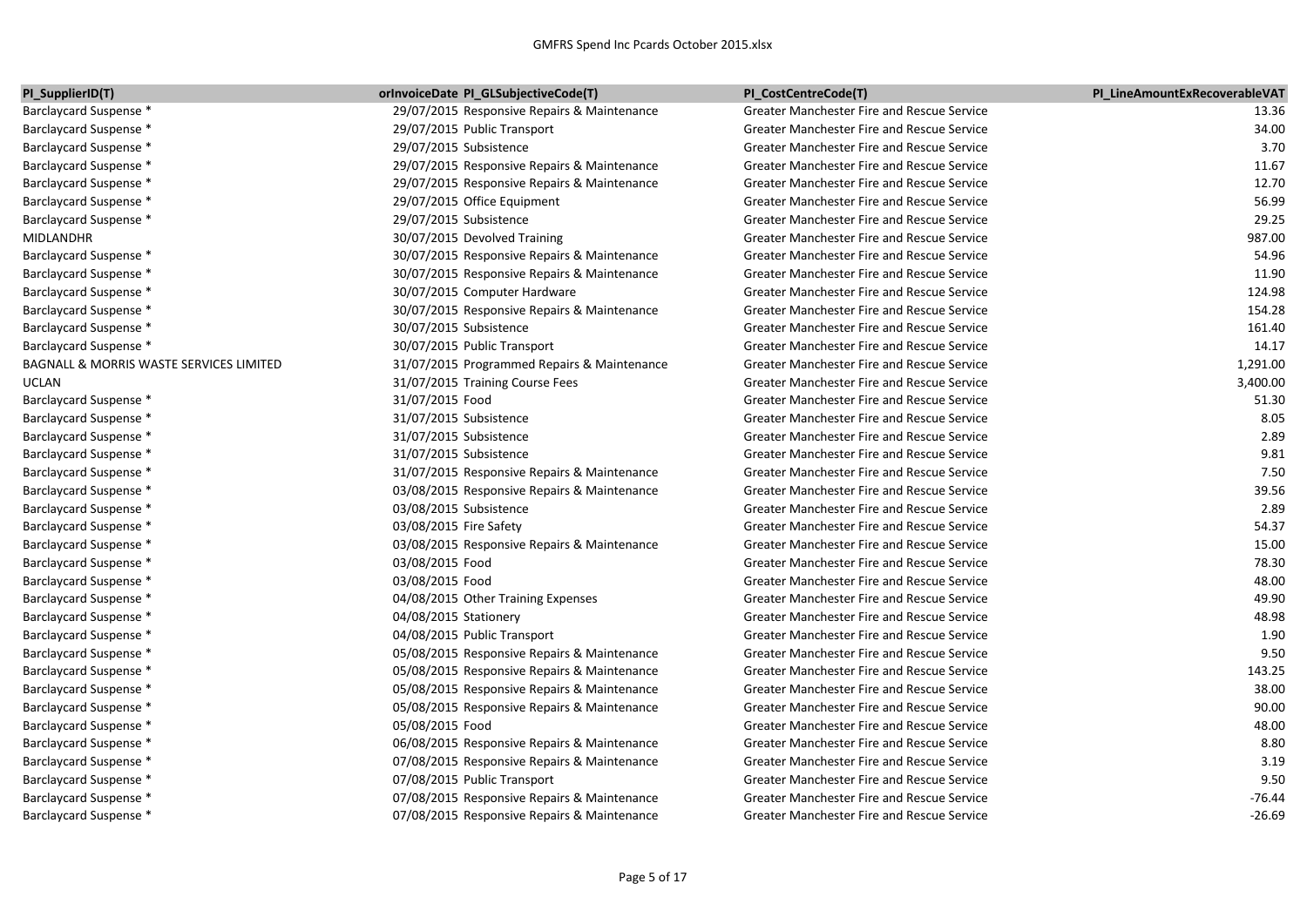| PI_SupplierID(T)              | <b>IorInvoiceDate PI_GLSubjectiveCode(T)</b> | PI CostCentreCode(T)                              | PI LineAmountExRecoverableVAT |
|-------------------------------|----------------------------------------------|---------------------------------------------------|-------------------------------|
| Barclaycard Suspense *        | 07/08/2015 Computer Hardware                 | Greater Manchester Fire and Rescue Service        | 22.94                         |
| Barclaycard Suspense *        | 07/08/2015 Responsive Repairs & Maintenance  | <b>Greater Manchester Fire and Rescue Service</b> | 45.00                         |
| Barclaycard Suspense *        | 07/08/2015 Public Transport                  | <b>Greater Manchester Fire and Rescue Service</b> | 2.50                          |
| <b>Barclaycard Suspense *</b> | 10/08/2015 Responsive Repairs & Maintenance  | <b>Greater Manchester Fire and Rescue Service</b> | $-5.00$                       |
| <b>Barclaycard Suspense *</b> | 10/08/2015 Food                              | Greater Manchester Fire and Rescue Service        | 70.20                         |
| Barclaycard Suspense *        | 10/08/2015 Stationery                        | Greater Manchester Fire and Rescue Service        | 7.99                          |
| Barclaycard Suspense *        | 10/08/2015 Responsive Repairs & Maintenance  | <b>Greater Manchester Fire and Rescue Service</b> | 227.40                        |
| <b>Barclaycard Suspense *</b> | 10/08/2015 Public Transport                  | Greater Manchester Fire and Rescue Service        | 9.50                          |
| Barclaycard Suspense *        | 10/08/2015 Subsistence                       | Greater Manchester Fire and Rescue Service        | 9.60                          |
| Barclaycard Suspense *        | 10/08/2015 Responsive Repairs & Maintenance  | Greater Manchester Fire and Rescue Service        | 4.45                          |
| Barclaycard Suspense *        | 10/08/2015 Food                              | Greater Manchester Fire and Rescue Service        | 78.30                         |
| Barclaycard Suspense *        | 10/08/2015 Devolved Training                 | Greater Manchester Fire and Rescue Service        | 17.00                         |
| Barclaycard Suspense *        | 11/08/2015 Uniform                           | <b>Greater Manchester Fire and Rescue Service</b> | 50.00                         |
| <b>Barclaycard Suspense *</b> | 11/08/2015 Responsive Repairs & Maintenance  | Greater Manchester Fire and Rescue Service        | 67.92                         |
| Barclaycard Suspense *        | 11/08/2015 Responsive Repairs & Maintenance  | Greater Manchester Fire and Rescue Service        | 205.50                        |
| Barclaycard Suspense *        | 11/08/2015 Responsive Repairs & Maintenance  | Greater Manchester Fire and Rescue Service        | 29.13                         |
| Barclaycard Suspense *        | 12/08/2015 Responsive Repairs & Maintenance  | Greater Manchester Fire and Rescue Service        | 78.80                         |
| Barclaycard Suspense *        | 12/08/2015 Responsive Repairs & Maintenance  | Greater Manchester Fire and Rescue Service        | 20.00                         |
| Barclaycard Suspense *        | 12/08/2015 Events                            | <b>Greater Manchester Fire and Rescue Service</b> | 21.50                         |
| Barclaycard Suspense *        | 12/08/2015 Responsive Repairs & Maintenance  | Greater Manchester Fire and Rescue Service        | 67.08                         |
| Barclaycard Suspense *        | 13/08/2015 Responsive Repairs & Maintenance  | Greater Manchester Fire and Rescue Service        | 41.70                         |
| UNITED UTILITIES WATER PLC    | 13/08/2015 Hydrants Repairs                  | <b>Greater Manchester Fire and Rescue Service</b> | -40,833.34                    |
| <b>Barclaycard Suspense *</b> | 14/08/2015 Responsive Repairs & Maintenance  | Greater Manchester Fire and Rescue Service        | 99.31                         |
| Barclaycard Suspense *        | 14/08/2015 Responsive Repairs & Maintenance  | Greater Manchester Fire and Rescue Service        | 15.20                         |
| Barclaycard Suspense *        | 14/08/2015 Responsive Repairs & Maintenance  | Greater Manchester Fire and Rescue Service        | 52.49                         |
| Barclaycard Suspense *        | 14/08/2015 Responsive Repairs & Maintenance  | Greater Manchester Fire and Rescue Service        | 54.19                         |
| Barclaycard Suspense *        | 14/08/2015 Responsive Repairs & Maintenance  | Greater Manchester Fire and Rescue Service        | 12.00                         |
| Barclaycard Suspense *        | 14/08/2015 Responsive Repairs & Maintenance  | Greater Manchester Fire and Rescue Service        | 20.39                         |
| Barclaycard Suspense *        | 14/08/2015 Office Equipment                  | <b>Greater Manchester Fire and Rescue Service</b> | 18.00                         |
| KTC Fire                      | 15/08/2015 Stock Received Suspense           | Greater Manchester Fire and Rescue Service        | 1,040.00                      |
| FGH SECURITY LTD              | 16/08/2015 Programmed Repairs & Maintenance  | Greater Manchester Fire and Rescue Service        | 1,559.04                      |
| PDC BIG                       | 17/08/2015 Stationery                        | Greater Manchester Fire and Rescue Service        | 1,123.50                      |
| Barclaycard Suspense *        | 17/08/2015 Subsistence                       | <b>Greater Manchester Fire and Rescue Service</b> | 4.00                          |
| Barclaycard Suspense *        | 17/08/2015 Hospitality                       | <b>Greater Manchester Fire and Rescue Service</b> | 6.48                          |
| Barclaycard Suspense *        | 17/08/2015 Hospitality                       | <b>Greater Manchester Fire and Rescue Service</b> | 91.59                         |
| Barclaycard Suspense *        | 17/08/2015 Responsive Repairs & Maintenance  | Greater Manchester Fire and Rescue Service        | 23.15                         |
| Barclaycard Suspense *        | 17/08/2015 Responsive Repairs & Maintenance  | Greater Manchester Fire and Rescue Service        | 5.78                          |
| Barclaycard Suspense *        | 17/08/2015 Subsistence                       | <b>Greater Manchester Fire and Rescue Service</b> | 3.99                          |
| Barclaycard Suspense *        | 18/08/2015 Computer Hardware                 | <b>Greater Manchester Fire and Rescue Service</b> | 93.29                         |
| Barclaycard Suspense *        | 18/08/2015 Computer Hardware                 | <b>Greater Manchester Fire and Rescue Service</b> | 814.10                        |
|                               |                                              |                                                   |                               |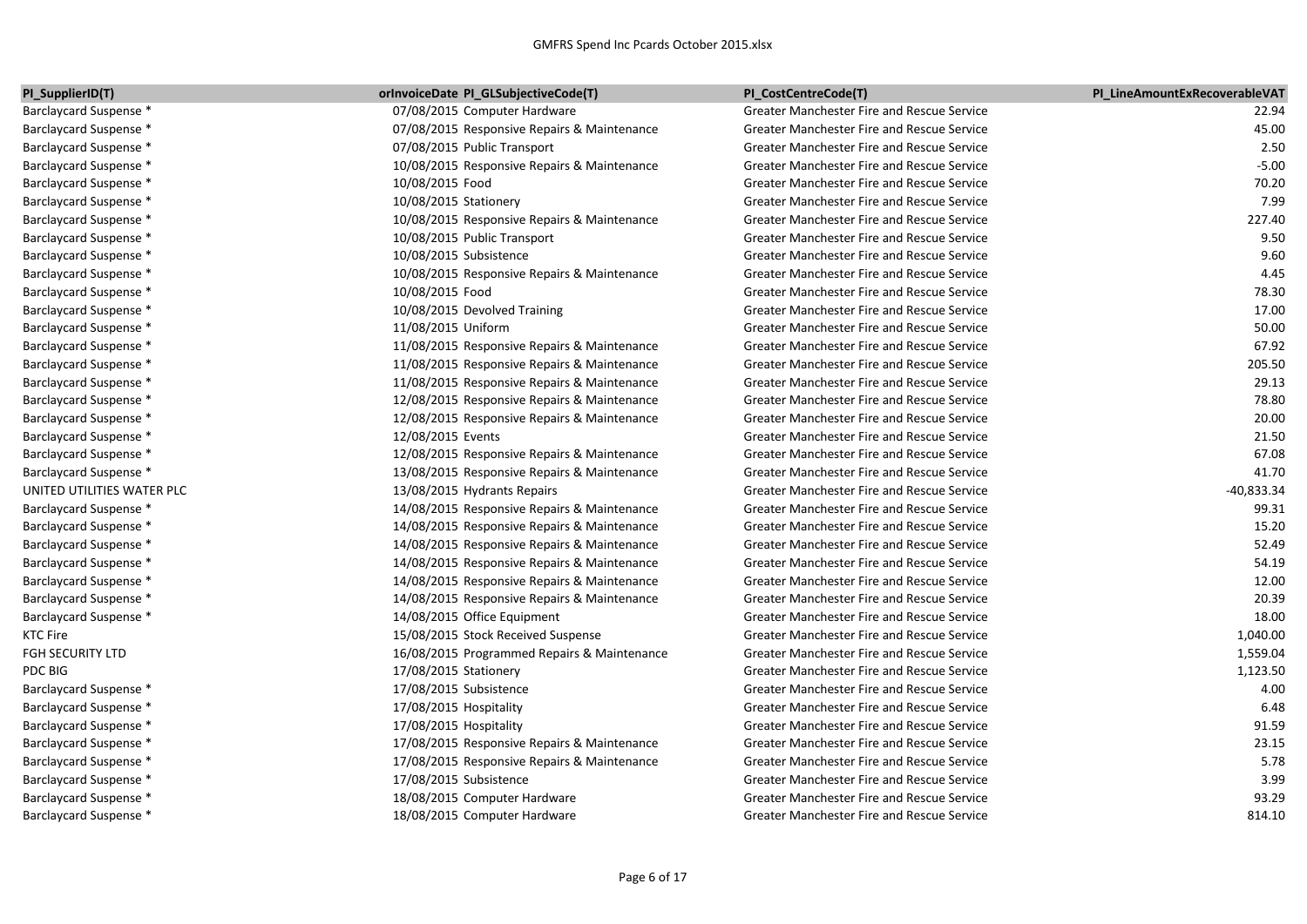| PI SupplierID(T)                   | orInvoiceDate PI GLSubjectiveCode(T)               | PI CostCentreCode(T)                              | PI LineAmountExRecoverableVAT |
|------------------------------------|----------------------------------------------------|---------------------------------------------------|-------------------------------|
| Barclaycard Suspense *             | 18/08/2015 Computer Hardware                       | Greater Manchester Fire and Rescue Service        | -976.92                       |
| Barclaycard Suspense*              | 18/08/2015 Computer Hardware                       | Greater Manchester Fire and Rescue Service        | $-976.92$                     |
| EAGLE TECHNICAL PRODUCTS LTD       | 19/08/2015 Stock Received Suspense                 | Greater Manchester Fire and Rescue Service        | 2,950.00                      |
| Barclaycard Suspense *             | 19/08/2015 Responsive Repairs & Maintenance        | Greater Manchester Fire and Rescue Service        | 12.23                         |
| Barclaycard Suspense *             | 19/08/2015 Subsistence                             | Greater Manchester Fire and Rescue Service        | 110.00                        |
| Barclaycard Suspense *             | 19/08/2015 Responsive Repairs & Maintenance        | <b>Greater Manchester Fire and Rescue Service</b> | 63.24                         |
| Barclaycard Suspense *             | 19/08/2015 Responsive Repairs & Maintenance        | Greater Manchester Fire and Rescue Service        | 185.50                        |
| Barclaycard Suspense *             | 19/08/2015 Subsistence                             | Greater Manchester Fire and Rescue Service        | 3.33                          |
| Barclaycard Suspense *             | 20/08/2015 Public Transport                        | Greater Manchester Fire and Rescue Service        | 8.50                          |
| Barclaycard Suspense *             | 20/08/2015 Public Transport                        | Greater Manchester Fire and Rescue Service        | 12.00                         |
| Barclaycard Suspense *             | 20/08/2015 Responsive Repairs & Maintenance        | Greater Manchester Fire and Rescue Service        | 5.18                          |
| Barclaycard Suspense *             | 20/08/2015 Subsistence                             | Greater Manchester Fire and Rescue Service        | 4.20                          |
| Jimmy Webster Limited              | 21/08/2015 Training Course Fees                    | Greater Manchester Fire and Rescue Service        | 850.00                        |
| <b>KTC Fire</b>                    | 21/08/2015 Operational Equipment                   | Greater Manchester Fire and Rescue Service        | 5,940.00                      |
| Barclaycard Suspense *             | 21/08/2015 Responsive Repairs & Maintenance        | Greater Manchester Fire and Rescue Service        | 15.00                         |
| Barclaycard Suspense *             | 21/08/2015 Responsive Repairs & Maintenance        | <b>Greater Manchester Fire and Rescue Service</b> | 15.00                         |
| Barclaycard Suspense *             | 21/08/2015 Responsive Repairs & Maintenance        | Greater Manchester Fire and Rescue Service        | 26.70                         |
| Barclaycard Suspense *             | 21/08/2015 Responsive Repairs & Maintenance        | Greater Manchester Fire and Rescue Service        | 5.38                          |
| <b>FGH SECURITY LTD</b>            | 24/08/2015 Programmed Repairs & Maintenance        | Greater Manchester Fire and Rescue Service        | 1,642.56                      |
| Barclaycard Suspense *             | 24/08/2015 Public Transport                        | Greater Manchester Fire and Rescue Service        | 9.50                          |
| <b>Fire Protection Association</b> | 25/08/2015 Operational Equipment                   | Greater Manchester Fire and Rescue Service        | 10,000.00                     |
| <b>ARCO LIMITED</b>                | 25/08/2015 Uniform                                 | Greater Manchester Fire and Rescue Service        | 621.00                        |
| Barclaycard Suspense *             | 25/08/2015 Responsive Repairs & Maintenance        | Greater Manchester Fire and Rescue Service        | 134.70                        |
| Barclaycard Suspense *             | 25/08/2015 Detection Identification and Monitoring | Greater Manchester Fire and Rescue Service        | 4.58                          |
| Barclaycard Suspense *             | 25/08/2015 Responsive Repairs & Maintenance        | Greater Manchester Fire and Rescue Service        | 41.49                         |
| Barclaycard Suspense *             | 25/08/2015 Detection Identification and Monitoring | Greater Manchester Fire and Rescue Service        | 33.33                         |
| Barclaycard Suspense *             | 25/08/2015 Office Equipment                        | <b>Greater Manchester Fire and Rescue Service</b> | 10.00                         |
| Barclaycard Suspense *             | 25/08/2015 Devolved Training                       | Greater Manchester Fire and Rescue Service        | 49.86                         |
| NPS Shoes Ltd                      | 26/08/2015 Stock Received Suspense                 | Greater Manchester Fire and Rescue Service        | 663.30                        |
| THOMAS HARDIE COMMERCIALS LTD      | 26/08/2015 Repairs and Maintenance - Transport     | Greater Manchester Fire and Rescue Service        | 722.49                        |
| Barclaycard Suspense *             | 26/08/2015 Responsive Repairs & Maintenance        | Greater Manchester Fire and Rescue Service        | 37.91                         |
| Barclaycard Suspense *             | 26/08/2015 Responsive Repairs & Maintenance        | Greater Manchester Fire and Rescue Service        | 51.08                         |
| Barclaycard Suspense *             | 26/08/2015 Public Transport                        | Greater Manchester Fire and Rescue Service        | 197.50                        |
| Barclaycard Suspense *             | 26/08/2015 Computer Hardware                       | Greater Manchester Fire and Rescue Service        | 11.42                         |
| Wm Sugden & Sons Ltd               | 26/08/2015 General Stock                           | Greater Manchester Fire and Rescue Service        | $-650.00$                     |
| <b>CLS Displays</b>                | 27/08/2015 Fire Safety                             | Greater Manchester Fire and Rescue Service        | 633.00                        |
| Barclaycard Suspense *             | 27/08/2015 Responsive Repairs & Maintenance        | Greater Manchester Fire and Rescue Service        | 60.99                         |
| Barclaycard Suspense *             | 27/08/2015 Responsive Repairs & Maintenance        | Greater Manchester Fire and Rescue Service        | 153.83                        |
| Barclaycard Suspense *             | 28/08/2015 Responsive Repairs & Maintenance        | Greater Manchester Fire and Rescue Service        | 9.78                          |
| Barclaycard Suspense *             | 28/08/2015 Responsive Repairs & Maintenance        | Greater Manchester Fire and Rescue Service        | 66.00                         |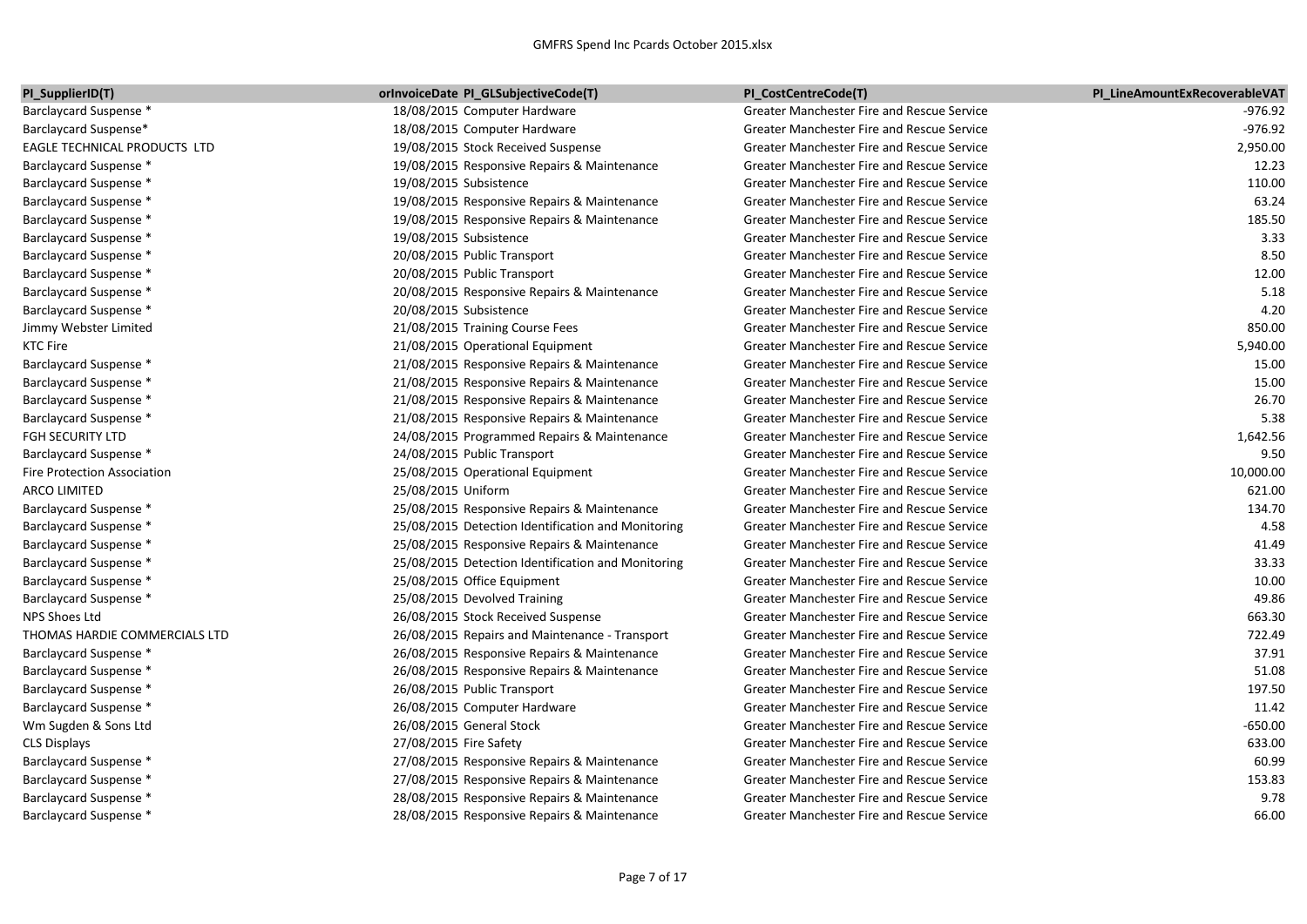| PI_SupplierID(T)                        | <b>lorInvoiceDate PI_GLSubjectiveCode(T)</b> | PI CostCentreCode(T)                              | PI LineAmountExRecoverableVAT |
|-----------------------------------------|----------------------------------------------|---------------------------------------------------|-------------------------------|
| Barclaycard Suspense *                  | 28/08/2015 Responsive Repairs & Maintenance  | Greater Manchester Fire and Rescue Service        | 35.13                         |
| Barclaycard Suspense *                  | 28/08/2015 Responsive Repairs & Maintenance  | <b>Greater Manchester Fire and Rescue Service</b> | 267.80                        |
| BAGNALL & MORRIS WASTE SERVICES LIMITED | 31/08/2015 Programmed Repairs & Maintenance  | <b>Greater Manchester Fire and Rescue Service</b> | 1,093.50                      |
| Midjmo Media                            | 31/08/2015 Communications                    | <b>Greater Manchester Fire and Rescue Service</b> | 600.00                        |
| Midjmo Media                            | 31/08/2015 Communications                    | Greater Manchester Fire and Rescue Service        | 600.00                        |
| Barclaycard Suspense *                  | 31/08/2015 Subsistence                       | Greater Manchester Fire and Rescue Service        | 45.62                         |
| Barclaycard Suspense *                  | 31/08/2015 Subsistence                       | Greater Manchester Fire and Rescue Service        | 3.97                          |
| Barclaycard Suspense *                  | 31/08/2015 Subsistence                       | Greater Manchester Fire and Rescue Service        | 3.29                          |
| <b>British Gas</b>                      | 31/08/2015 Gas                               | Greater Manchester Fire and Rescue Service        | 8,573.24                      |
| <b>British Gas</b>                      | 31/08/2015 Gas                               | <b>Greater Manchester Fire and Rescue Service</b> | 2,832.93                      |
| <b>British Gas</b>                      | 31/08/2015 Gas                               | <b>Greater Manchester Fire and Rescue Service</b> | 702.88                        |
| <b>British Gas</b>                      | 31/08/2015 Gas                               | <b>Greater Manchester Fire and Rescue Service</b> | 867.70                        |
| <b>British Gas</b>                      | 31/08/2015 Gas                               | <b>Greater Manchester Fire and Rescue Service</b> | 960.87                        |
| <b>British Gas</b>                      | 31/08/2015 Gas                               | <b>Greater Manchester Fire and Rescue Service</b> | 776.29                        |
| <b>British Gas</b>                      | 31/08/2015 Gas                               | <b>Greater Manchester Fire and Rescue Service</b> | 2,438.97                      |
| <b>British Gas</b>                      | 31/08/2015 Gas                               | Greater Manchester Fire and Rescue Service        | 650.91                        |
| <b>British Gas</b>                      | 31/08/2015 Gas                               | <b>Greater Manchester Fire and Rescue Service</b> | 1,539.60                      |
| <b>British Gas</b>                      | 31/08/2015 Gas                               | <b>Greater Manchester Fire and Rescue Service</b> | 2,204.99                      |
| <b>British Gas</b>                      | 31/08/2015 Gas                               | Greater Manchester Fire and Rescue Service        | 509.64                        |
| <b>British Gas</b>                      | 31/08/2015 Gas                               | Greater Manchester Fire and Rescue Service        | 748.04                        |
| <b>British Gas</b>                      | 31/08/2015 Gas                               | <b>Greater Manchester Fire and Rescue Service</b> | 1,010.55                      |
| <b>British Gas</b>                      | 31/08/2015 Gas                               | <b>Greater Manchester Fire and Rescue Service</b> | 5,061.80                      |
| <b>British Gas</b>                      | 31/08/2015 Gas                               | <b>Greater Manchester Fire and Rescue Service</b> | 1,426.25                      |
| <b>British Gas</b>                      | 31/08/2015 Gas                               | <b>Greater Manchester Fire and Rescue Service</b> | 1,122.51                      |
| <b>British Gas</b>                      | 31/08/2015 Gas                               | <b>Greater Manchester Fire and Rescue Service</b> | 610.50                        |
| Genesis Fire Safety UK Ltd              | 01/09/2015 Operational Equipment             | Greater Manchester Fire and Rescue Service        | 748.00                        |
| BRAKE BROS FOOD SERVICE LTD             | 02/09/2015 Food                              | <b>Greater Manchester Fire and Rescue Service</b> | 654.40                        |
| Barclaycard Suspense *                  | 02/09/2015 Responsive Repairs & Maintenance  | <b>Greater Manchester Fire and Rescue Service</b> | $-97.34$                      |
| Barclaycard Suspense *                  | 02/09/2015 Computer Hardware                 | Greater Manchester Fire and Rescue Service        | 62.48                         |
| Barclaycard Suspense *                  | 02/09/2015 Responsive Repairs & Maintenance  | Greater Manchester Fire and Rescue Service        | 15.00                         |
| Barclaycard Suspense *                  | 02/09/2015 Responsive Repairs & Maintenance  | Greater Manchester Fire and Rescue Service        | 12.13                         |
| Oakwell Auto Electrical Ltd             | 03/09/2015 Operational Equipment             | <b>Greater Manchester Fire and Rescue Service</b> | 1,160.00                      |
| Realco Equipment Ltd                    | 03/09/2015 Stock Received Suspense           | Greater Manchester Fire and Rescue Service        | 580.00                        |
| Barclaycard Suspense *                  | 03/09/2015 Subsistence                       | <b>Greater Manchester Fire and Rescue Service</b> | 15.89                         |
| Barclaycard Suspense *                  | 03/09/2015 Professional Fees                 | <b>Greater Manchester Fire and Rescue Service</b> | 205.00                        |
| Barclaycard Suspense *                  | 03/09/2015 Responsive Repairs & Maintenance  | <b>Greater Manchester Fire and Rescue Service</b> | 104.50                        |
| <b>GM UK Special Vehicles</b>           | 04/09/2015 Vehicle Acquisition               | Greater Manchester Fire and Rescue Service        | 15,230.60                     |
| <b>GM UK Special Vehicles</b>           | 04/09/2015 Vehicle Acquisition               | <b>Greater Manchester Fire and Rescue Service</b> | 15,230.60                     |
| <b>GM UK Special Vehicles</b>           | 04/09/2015 Vehicle Acquisition               | Greater Manchester Fire and Rescue Service        | 15,230.60                     |
| NORTHENDEN DIAMOND TRAVEL               | 04/09/2015 Public Transport                  | <b>Greater Manchester Fire and Rescue Service</b> | 2,957.56                      |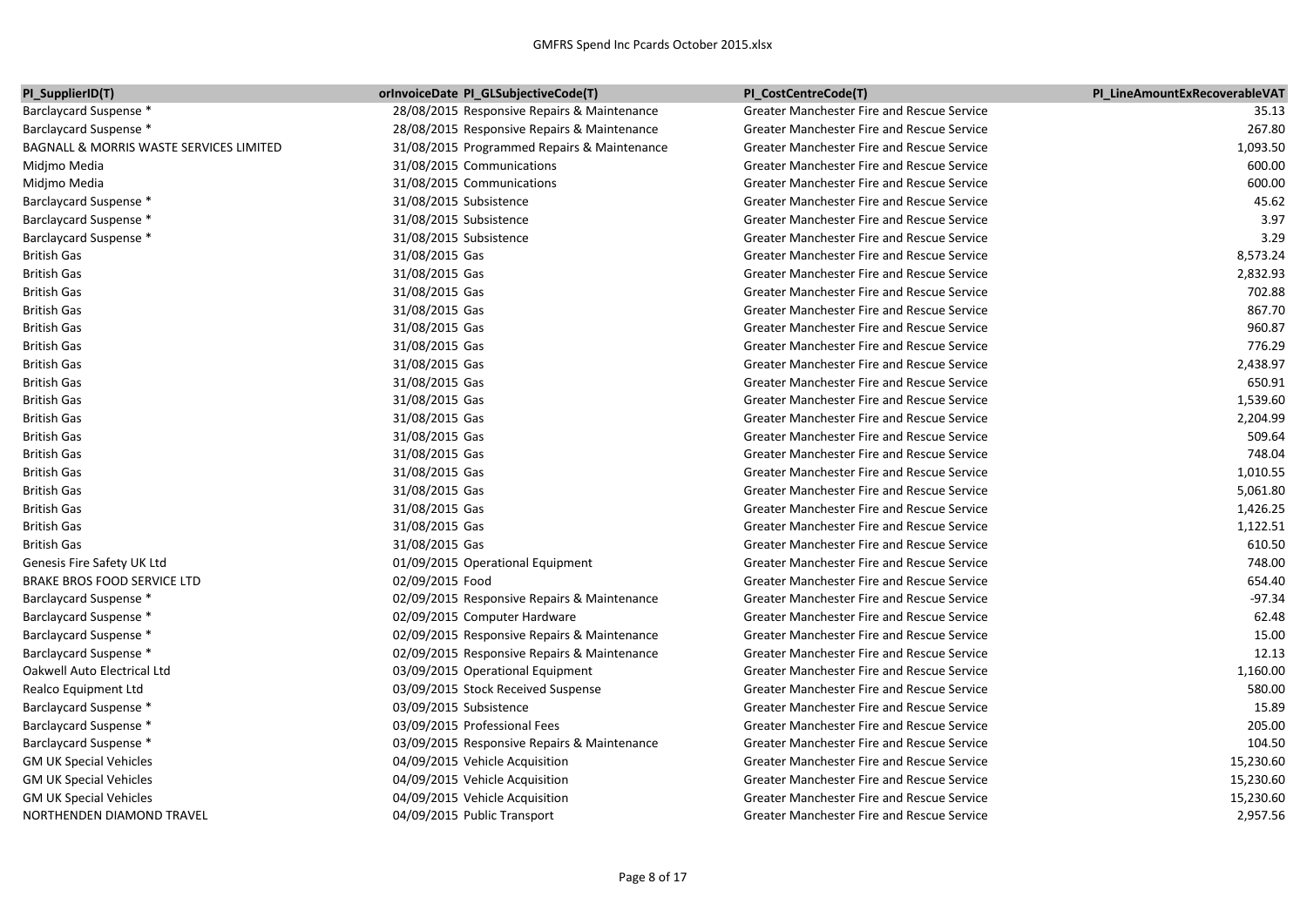| PI_SupplierID(T)                 | orInvoiceDate PI_GLSubjectiveCode(T)        | PI CostCentreCode(T)                              | PI LineAmountExRecoverableVAT |
|----------------------------------|---------------------------------------------|---------------------------------------------------|-------------------------------|
| GE Robinson & Co Ltd             | 04/09/2015 Training Course Fees             | Greater Manchester Fire and Rescue Service        | 610.90                        |
| DPG PLC                          | 04/09/2015 Training Course Fees             | <b>Greater Manchester Fire and Rescue Service</b> | 3,490.00                      |
| Barclaycard Suspense *           | 04/09/2015 Responsive Repairs & Maintenance | Greater Manchester Fire and Rescue Service        | 45.00                         |
| Barclaycard Suspense *           | 04/09/2015 Responsive Repairs & Maintenance | Greater Manchester Fire and Rescue Service        | 10.85                         |
| <b>Barclaycard Suspense *</b>    | 04/09/2015 Subsistence                      | Greater Manchester Fire and Rescue Service        | 6.90                          |
| Barclaycard Suspense *           | 04/09/2015 Professional Fees                | Greater Manchester Fire and Rescue Service        | 205.00                        |
| Barclaycard Suspense *           | 04/09/2015 Fixtures & Fittings              | Greater Manchester Fire and Rescue Service        | 9.97                          |
| <b>Barclaycard Suspense *</b>    | 04/09/2015 Public Transport                 | Greater Manchester Fire and Rescue Service        | 58.34                         |
| Barclaycard Suspense *           | 04/09/2015 Subsistence                      | Greater Manchester Fire and Rescue Service        | 3.50                          |
| Barclaycard Suspense *           | 04/09/2015 Subsistence                      | Greater Manchester Fire and Rescue Service        | 5.95                          |
| J Fletcher (Engineers) Ltd       | 07/09/2015 Responsive Repairs & Maintenance | <b>Greater Manchester Fire and Rescue Service</b> | 550.69                        |
| J Fletcher (Engineers) Ltd       | 07/09/2015 Responsive Repairs & Maintenance | <b>Greater Manchester Fire and Rescue Service</b> | 1,498.00                      |
| Argiva Ltd                       | 07/09/2015 Outsourced Services IT           | Greater Manchester Fire and Rescue Service        | 651.34                        |
| Vickers Electronics Ltd          | 07/09/2015 Equipment                        | Greater Manchester Fire and Rescue Service        | 11,540.00                     |
| Barclaycard Suspense *           | 07/09/2015 Public Transport                 | Greater Manchester Fire and Rescue Service        | 9.50                          |
| Barclaycard Suspense *           | 07/09/2015 Subsistence                      | Greater Manchester Fire and Rescue Service        | 7.08                          |
| Barclaycard Suspense *           | 07/09/2015 Overseas Response Team           | Greater Manchester Fire and Rescue Service        | 419.91                        |
| Barclaycard Suspense *           | 07/09/2015 Responsive Repairs & Maintenance | Greater Manchester Fire and Rescue Service        | 31.00                         |
| Barclaycard Suspense *           | 07/09/2015 Responsive Repairs & Maintenance | Greater Manchester Fire and Rescue Service        | 19.17                         |
| <b>HVB Flooring Services Ltd</b> | 08/09/2015 Fixtures & Fittings              | Greater Manchester Fire and Rescue Service        | 2,798.00                      |
| <b>HVB Flooring Services Ltd</b> | 08/09/2015 Fixtures & Fittings              | <b>Greater Manchester Fire and Rescue Service</b> | 998.00                        |
| Cma                              | 08/09/2015 Devolved Training                | Greater Manchester Fire and Rescue Service        | 1,000.00                      |
| FGH SECURITY LTD                 | 08/09/2015 Programmed Repairs & Maintenance | Greater Manchester Fire and Rescue Service        | 1,698.24                      |
| Barclaycard Suspense *           | 08/09/2015 Other Training Expenses          | <b>Greater Manchester Fire and Rescue Service</b> | 65.00                         |
| Barclaycard Suspense *           | 08/09/2015 Responsive Repairs & Maintenance | <b>Greater Manchester Fire and Rescue Service</b> | 51.40                         |
| Steelplan Kitchens               | 09/09/2015 Main Contractor Payments         | Greater Manchester Fire and Rescue Service        | 4,494.66                      |
| BRAKE BROS FOOD SERVICE LTD      | 09/09/2015 Food                             | Greater Manchester Fire and Rescue Service        | 573.56                        |
| Barclaycard Suspense *           | 09/09/2015 Responsive Repairs & Maintenance | Greater Manchester Fire and Rescue Service        | 56.00                         |
| Barclaycard Suspense *           | 09/09/2015 Subsistence                      | Greater Manchester Fire and Rescue Service        | 4.50                          |
| Barclaycard Suspense *           | 09/09/2015 Subsistence                      | Greater Manchester Fire and Rescue Service        | 9.70                          |
| <b>BRISTOL UNIFORMS LTD</b>      | 10/09/2015 Stock Received Suspense          | Greater Manchester Fire and Rescue Service        | 8,118.20                      |
| Fire Service College LTD         | 10/09/2015 Training Course Fees             | Greater Manchester Fire and Rescue Service        | 2,708.33                      |
| Fire Service College LTD         | 10/09/2015 Training Course Fees             | <b>Greater Manchester Fire and Rescue Service</b> | 2,708.33                      |
| Goodyear Dunlop Tyres UK Ltd     | 10/09/2015 Tyres                            | <b>Greater Manchester Fire and Rescue Service</b> | 528.26                        |
| VECTOR COMMAND LTD               | 10/09/2015 Computer Software                | <b>Greater Manchester Fire and Rescue Service</b> | 10,000.00                     |
| Barclaycard Suspense *           | 10/09/2015 Subsistence                      | Greater Manchester Fire and Rescue Service        | 38.46                         |
| Barclaycard Suspense *           | 10/09/2015 Overseas Response Team           | Greater Manchester Fire and Rescue Service        | 48.00                         |
| Barclaycard Suspense *           | 10/09/2015 Responsive Repairs & Maintenance | <b>Greater Manchester Fire and Rescue Service</b> | 16.50                         |
| Barclaycard Suspense *           | 10/09/2015 Subsistence                      | <b>Greater Manchester Fire and Rescue Service</b> | 17.95                         |
| Barclaycard Suspense *           | 10/09/2015 Subsistence                      | <b>Greater Manchester Fire and Rescue Service</b> | 13.25                         |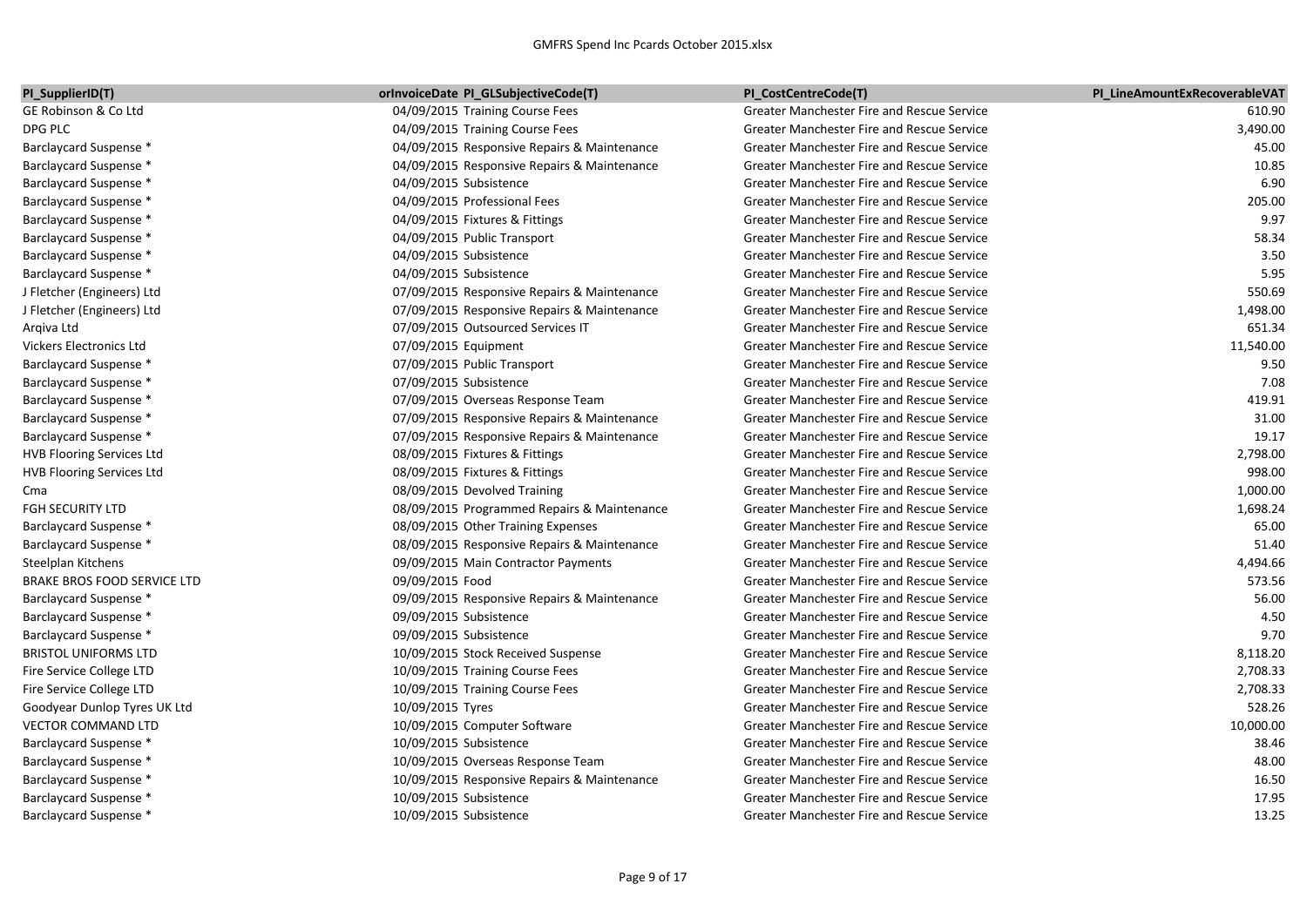| PI SupplierID(T)                            | orInvoiceDate PI GLSubjectiveCode(T)        | PI CostCentreCode(T)                              | PI LineAmountExRecoverableVAT |
|---------------------------------------------|---------------------------------------------|---------------------------------------------------|-------------------------------|
| Barclaycard Suspense *                      | 10/09/2015 Office Equipment                 | Greater Manchester Fire and Rescue Service        | 170.00                        |
| Barclaycard Suspense *                      | 10/09/2015 Responsive Repairs & Maintenance | Greater Manchester Fire and Rescue Service        | 32.00                         |
| Barclaycard Suspense *                      | 10/09/2015 Subsistence                      | Greater Manchester Fire and Rescue Service        | 121.82                        |
| Barclaycard Suspense *                      | 10/09/2015 Devolved Training                | Greater Manchester Fire and Rescue Service        | 17.00                         |
| Barclaycard Suspense *                      | 10/09/2015 Responsive Repairs & Maintenance | <b>Greater Manchester Fire and Rescue Service</b> | 49.00                         |
| Timesco Of London Ltd                       | 11/09/2015 Operational Equipment            | Greater Manchester Fire and Rescue Service        | 3,500.00                      |
| Timesco Of London Ltd                       | 11/09/2015 Operational Equipment            | Greater Manchester Fire and Rescue Service        | 1,750.00                      |
| GUARDIAN TECHNICAL MAINTENANCE LTD          | 11/09/2015 Main Contractor Payments         | Greater Manchester Fire and Rescue Service        | 886.17                        |
| <b>Barclaycard Suspense *</b>               | 11/09/2015 Public Transport                 | Greater Manchester Fire and Rescue Service        | 5.50                          |
| Barclaycard Suspense *                      | 11/09/2015 Responsive Repairs & Maintenance | <b>Greater Manchester Fire and Rescue Service</b> | 9.80                          |
| Barclaycard Suspense *                      | 11/09/2015 Subsistence                      | Greater Manchester Fire and Rescue Service        | 5.66                          |
| Barclaycard Suspense *                      | 11/09/2015 Subsistence                      | Greater Manchester Fire and Rescue Service        | 6.60                          |
| Barclaycard Suspense *                      | 11/09/2015 Public Transport                 | Greater Manchester Fire and Rescue Service        | 10.00                         |
| Peter James Packaging Company               | 14/09/2015 Stock Received Suspense          | Greater Manchester Fire and Rescue Service        | 2,184.00                      |
| BRAKE BROS FOOD SERVICE LTD                 | 14/09/2015 Food                             | <b>Greater Manchester Fire and Rescue Service</b> | 1,485.87                      |
| Phoenix Software Ltd                        | 14/09/2015 Computer Software                | Greater Manchester Fire and Rescue Service        | 1,818.31                      |
| FGH SECURITY LTD                            | 14/09/2015 Programmed Repairs & Maintenance | Greater Manchester Fire and Rescue Service        | 1,559.04                      |
| <b>PFF Stretford Ltd</b>                    | 15/09/2015 PFI (Stretford)                  | Greater Manchester Fire and Rescue Service        | 52,685.39                     |
| PFF Stretford Ltd                           | 15/09/2015 PFI (Stretford)                  | Greater Manchester Fire and Rescue Service        | 7,494.00                      |
| Drinkmaster Ltd                             | 15/09/2015 Kitchen Equipment                | Greater Manchester Fire and Rescue Service        | 711.11                        |
| Jon Chesterton MRICS                        | 15/09/2015 Consultants                      | <b>Greater Manchester Fire and Rescue Service</b> | 630.00                        |
| <b>BRISTOL UNIFORMS LTD</b>                 | 15/09/2015 Uniform                          | <b>Greater Manchester Fire and Rescue Service</b> | 9,816.66                      |
| P&W Maintenance Contracting Limited         | 16/09/2015 Responsive Repairs & Maintenance | Greater Manchester Fire and Rescue Service        | 1,750.00                      |
| WIGAN M B C                                 | 16/09/2015 Devolved Training                | Greater Manchester Fire and Rescue Service        | 779.00                        |
| BRAKE BROS FOOD SERVICE LTD                 | 16/09/2015 Food                             | Greater Manchester Fire and Rescue Service        | 963.15                        |
| Intrinsic Technology Ltd                    | 16/09/2015 Outsourced Services IT           | Greater Manchester Fire and Rescue Service        | 3,237.50                      |
| Pilat Europe Ltd                            | 17/09/2015 Job Evaluation                   | <b>Greater Manchester Fire and Rescue Service</b> | 1,125.00                      |
| <b>QUICKCO LTD</b>                          | 17/09/2015 Stock Received Suspense          | Greater Manchester Fire and Rescue Service        | 540.00                        |
| <b>QUICKCO LTD</b>                          | 17/09/2015 Stock Received Suspense          | Greater Manchester Fire and Rescue Service        | 567.00                        |
| Airwave Solutions Ltd                       | 17/09/2015 Other Communications Equipment   | Greater Manchester Fire and Rescue Service        | 923.12                        |
| BERRYMANS LACE MAWER LLP                    | 18/09/2015 Professional Fees                | Greater Manchester Fire and Rescue Service        | 1,644.00                      |
| BERRYMANS LACE MAWER LLP                    | 18/09/2015 Professional Fees                | <b>Greater Manchester Fire and Rescue Service</b> | $-1,644.00$                   |
| Orange Personal Communications Services Ltd | 19/09/2015 Outsourced Services IT           | Greater Manchester Fire and Rescue Service        | 8,162.53                      |
| Orange Personal Communications Services Ltd | 19/09/2015 Outsourced Services IT           | Greater Manchester Fire and Rescue Service        | 1,990.82                      |
| Carr Moss Kennels                           | 19/09/2015 Fire Investigation Dog           | <b>Greater Manchester Fire and Rescue Service</b> | 504.00                        |
| DH Welton & Co Ltd                          | 21/09/2015 Responsive Repairs & Maintenance | Greater Manchester Fire and Rescue Service        | 2,413.00                      |
| <b>Bid Group Ltd</b>                        | 21/09/2015 Programmed Repairs & Maintenance | Greater Manchester Fire and Rescue Service        | 1,665.00                      |
| DH Welton & Co Ltd                          | 21/09/2015 Responsive Repairs & Maintenance | Greater Manchester Fire and Rescue Service        | 1,089.00                      |
| DH Welton & Co Ltd                          | 21/09/2015 Responsive Repairs & Maintenance | Greater Manchester Fire and Rescue Service        | 1,892.00                      |
| DH Welton & Co Ltd                          | 21/09/2015 Responsive Repairs & Maintenance | <b>Greater Manchester Fire and Rescue Service</b> | 4,464.00                      |
|                                             |                                             |                                                   |                               |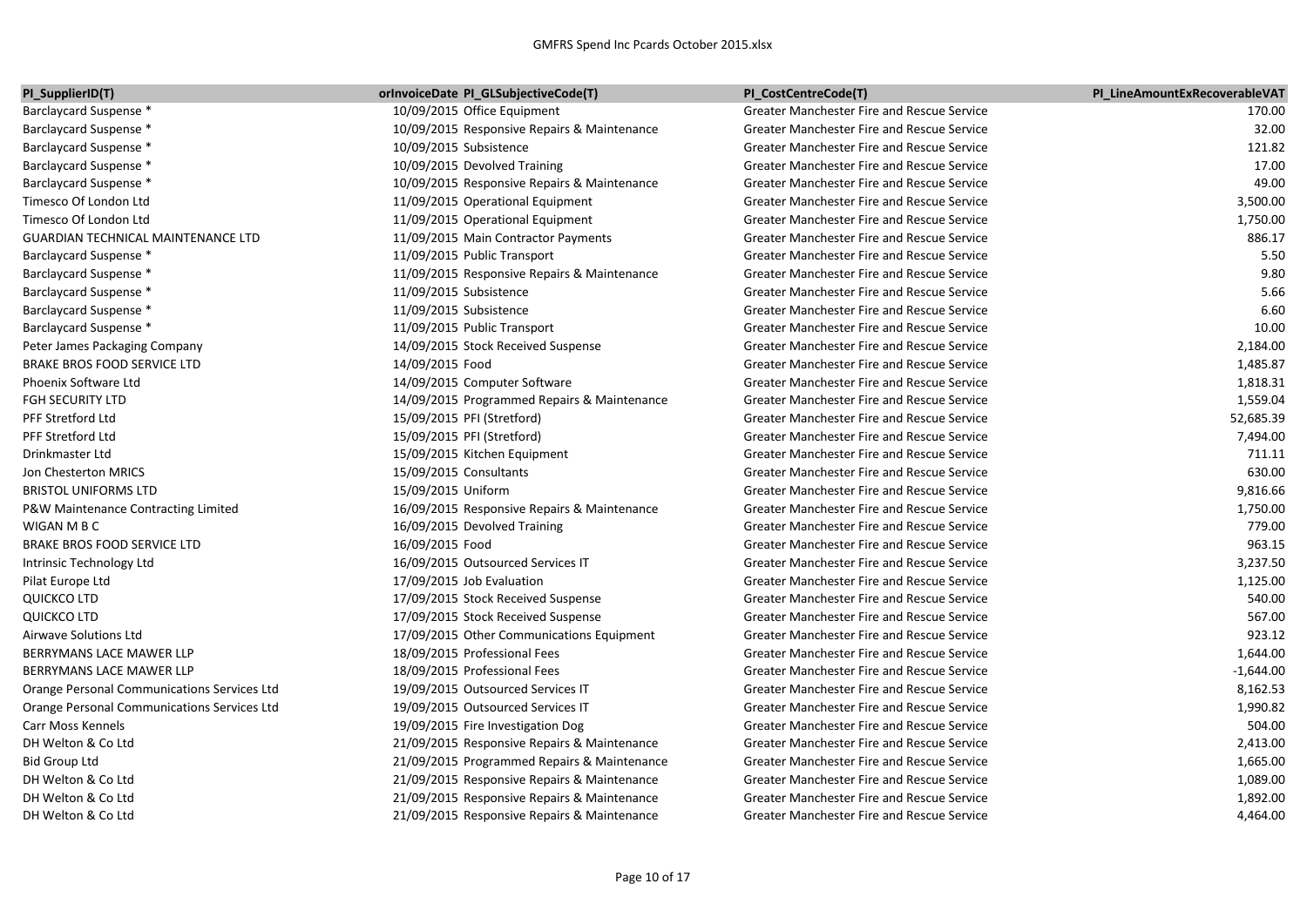| PI_SupplierID(T)                                   | <b>orInvoiceDate PI_GLSubjectiveCode(T)</b>        | PI CostCentreCode(T)                              | PI LineAmountExRecoverableVAT |
|----------------------------------------------------|----------------------------------------------------|---------------------------------------------------|-------------------------------|
| DH Welton & Co Ltd                                 | 21/09/2015 Responsive Repairs & Maintenance        | Greater Manchester Fire and Rescue Service        | 1,386.00                      |
| DH Welton & Co Ltd                                 | 21/09/2015 Responsive Repairs & Maintenance        | <b>Greater Manchester Fire and Rescue Service</b> | 2,780.00                      |
| My Print Manchester Ltd                            | 21/09/2015 Commercial                              | Greater Manchester Fire and Rescue Service        | 2,560.00                      |
| ANGUS FIRE LTD                                     | 22/09/2015 Operational Equipment                   | Greater Manchester Fire and Rescue Service        | 7,290.00                      |
| THOMAS HARDIE COMMERCIALS LTD                      | 22/09/2015 Vehicle Imprest Stock                   | Greater Manchester Fire and Rescue Service        | 623.82                        |
| GVA Grimley Ltd                                    | 22/09/2015 Consultants                             | Greater Manchester Fire and Rescue Service        | 1,254.40                      |
| LAKEN                                              | 22/09/2015 Stock Received Suspense                 | <b>Greater Manchester Fire and Rescue Service</b> | 1,788.48                      |
| THOMAS HARDIE COMMERCIALS LTD                      | 22/09/2015 Repairs and Maintenance - Transport     | Greater Manchester Fire and Rescue Service        | $-1,344.75$                   |
| YOUNG & CO                                         | 23/09/2015 Responsive Repairs & Maintenance        | <b>Greater Manchester Fire and Rescue Service</b> | 546.00                        |
| <b>Bid Group Ltd</b>                               | 23/09/2015 Programmed Repairs & Maintenance        | Greater Manchester Fire and Rescue Service        | 570.00                        |
| <b>Bid Group Ltd</b>                               | 23/09/2015 Programmed Repairs & Maintenance        | Greater Manchester Fire and Rescue Service        | 760.00                        |
| Riello UPS Ltd                                     | 23/09/2015 Computer Hardware                       | <b>Greater Manchester Fire and Rescue Service</b> | 1,519.36                      |
| <b>Greater Manchester Police</b>                   | 23/09/2015 Professional Fees                       | Greater Manchester Fire and Rescue Service        | 1,052.77                      |
| White Waters Country Hotel                         | 24/09/2015 Training Course Fees                    | Greater Manchester Fire and Rescue Service        | 1,040.00                      |
| THOMAS HARDIE COMMERCIALS LTD                      | 24/09/2015 Repairs and Maintenance - Transport     | Greater Manchester Fire and Rescue Service        | 1,404.87                      |
| Police & Crime Commissioner for Greater Manchester | 24/09/2015 Seconded Officer                        | Greater Manchester Fire and Rescue Service        | 9,419.25                      |
| Sprue Safety Products Ltd                          | 24/09/2015 Stock Received Suspense                 | Greater Manchester Fire and Rescue Service        | 57,800.00                     |
| Physio-Control Sales UK                            | 24/09/2015 Stock Received Suspense                 | <b>Greater Manchester Fire and Rescue Service</b> | 1,330.60                      |
| Scott Health & Safety Limited                      | 24/09/2015 Detection Identification and Monitoring | Greater Manchester Fire and Rescue Service        | 6,690.00                      |
| Timesco Of London Ltd                              | 25/09/2015 Stock Received Suspense                 | Greater Manchester Fire and Rescue Service        | 660.00                        |
| BERRYMANS LACE MAWER LLP                           | 25/09/2015 Professional Fees                       | Greater Manchester Fire and Rescue Service        | 2,502.50                      |
| <b>HVB Flooring Services Ltd</b>                   | 25/09/2015 Responsive Repairs & Maintenance        | <b>Greater Manchester Fire and Rescue Service</b> | 2,597.00                      |
| Southerns Office Interiors Ltd                     | 25/09/2015 Cleaning Materials                      | Greater Manchester Fire and Rescue Service        | 2,342.34                      |
| <b>ARCO LIMITED</b>                                | 25/09/2015 Operational Equipment                   | <b>Greater Manchester Fire and Rescue Service</b> | 641.00                        |
| <b>MANCHESTER CITY COUNCIL</b>                     | 25/09/2015 Grants & Subscriptions                  | <b>Greater Manchester Fire and Rescue Service</b> | 9,472.00                      |
| <b>VODAFONE HQ</b>                                 | 25/09/2015 Outsourced Services IT                  | Greater Manchester Fire and Rescue Service        | 1,887.30                      |
| <b>Cheshire Training Solutions Ltd</b>             | 25/09/2015 Training Course Fees                    | Greater Manchester Fire and Rescue Service        | 1,536.00                      |
| BERRYMANS LACE MAWER LLP                           | 25/09/2015 Professional Fees                       | <b>Greater Manchester Fire and Rescue Service</b> | $-2,502.50$                   |
| <b>FGH SECURITY LTD</b>                            | 28/09/2015 Programmed Repairs & Maintenance        | Greater Manchester Fire and Rescue Service        | 1,559.04                      |
| TOTAL EXCELLENCE CENTRE                            | 28/09/2015 Training Course Fees                    | Greater Manchester Fire and Rescue Service        | 4,775.00                      |
| MANCHESTER CITY COUNCIL                            | 28/09/2015 Grants & Subscriptions                  | Greater Manchester Fire and Rescue Service        | 29,392.00                     |
| West Midlands Fire Service HQ                      | 28/09/2015 Consultancy Fees                        | Greater Manchester Fire and Rescue Service        | 833.00                        |
| LAC AIR CONDITIONING LTD                           | 28/09/2015 Responsive Repairs & Maintenance        | Greater Manchester Fire and Rescue Service        | 5,926.19                      |
| THOMAS HARDIE COMMERCIALS LTD                      | 28/09/2015 Repairs and Maintenance - Transport     | <b>Greater Manchester Fire and Rescue Service</b> | 697.08                        |
| COLIN MASTERS DECORATING LTD                       | 28/09/2015 Programmed Repairs & Maintenance        | <b>Greater Manchester Fire and Rescue Service</b> | 615.00                        |
| <b>BRAKE BROS FOOD SERVICE LTD</b>                 | 28/09/2015 Food                                    | Greater Manchester Fire and Rescue Service        | 965.70                        |
| PG BELL ELECTRICAL CONTRACTORS LTD                 | 28/09/2015 Equipment                               | Greater Manchester Fire and Rescue Service        | 9,899.75                      |
| Sprue Safety Products Ltd                          | 28/09/2015 Stock Received Suspense                 | <b>Greater Manchester Fire and Rescue Service</b> | 4,400.00                      |
| Communities & Local Government                     | 28/09/2015 Other Communications Equipment          | <b>Greater Manchester Fire and Rescue Service</b> | 50,776.98                     |
| <b>LINK LOCKERS LTD</b>                            | 28/09/2015 Stock Received Suspense                 | <b>Greater Manchester Fire and Rescue Service</b> | 726.50                        |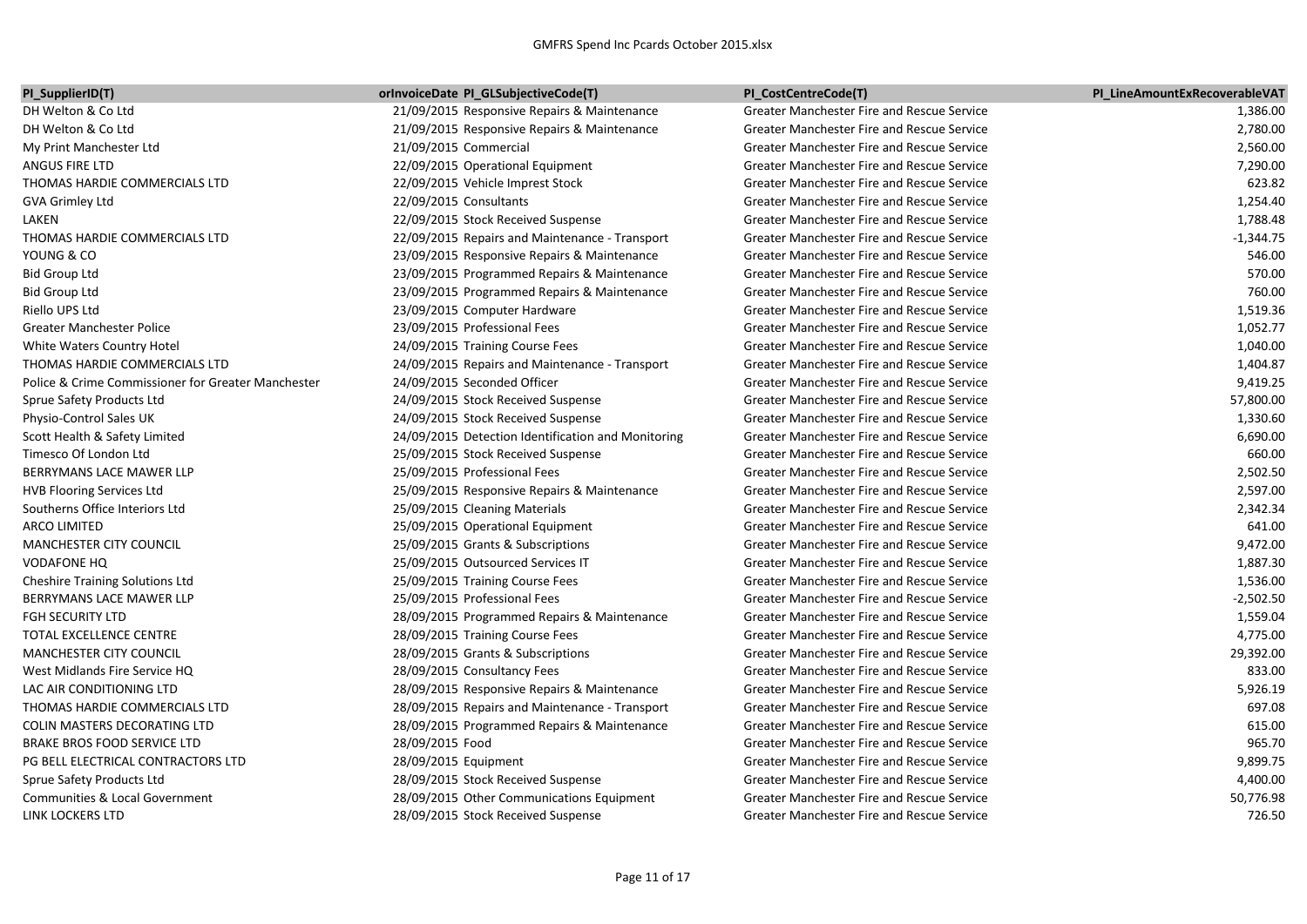| PI_SupplierID(T)                        | orInvoiceDate PI_GLSubjectiveCode(T)           | PI_CostCentreCode(T)                              | PI LineAmountExRecoverableVAT |
|-----------------------------------------|------------------------------------------------|---------------------------------------------------|-------------------------------|
| J & B Braidway Ltd                      | 29/09/2015 Stock Received Suspense             | Greater Manchester Fire and Rescue Service        | 1,777.50                      |
| <b>VCA Headquarters</b>                 | 29/09/2015 Audit Fee                           | Greater Manchester Fire and Rescue Service        | 4,752.94                      |
| PG BELL ELECTRICAL CONTRACTORS LTD      | 29/09/2015 Equipment                           | Greater Manchester Fire and Rescue Service        | 2,059.20                      |
| MedTree                                 | 29/09/2015 Stock Received Suspense             | Greater Manchester Fire and Rescue Service        | 660.30                        |
| <b>Brookhouse Contracting Limited</b>   | 29/09/2015 Responsive Repairs & Maintenance    | Greater Manchester Fire and Rescue Service        | 1,682.50                      |
| Cylinder Testing & Sales (UK) Ltd       | 29/09/2015 Operational Equipment               | Greater Manchester Fire and Rescue Service        | 9,895.00                      |
| Cylinder Testing & Sales (UK) Ltd       | 29/09/2015 Operational Equipment               | Greater Manchester Fire and Rescue Service        | 820.00                        |
| THOMAS HARDIE COMMERCIALS LTD           | 29/09/2015 Repairs and Maintenance - Transport | Greater Manchester Fire and Rescue Service        | 580.52                        |
| ONE STOP PROMOTIONS LTD                 | 29/09/2015 Fire Safety                         | Greater Manchester Fire and Rescue Service        | 1,185.00                      |
| Fire Service College LTD                | 29/09/2015 Training Course Fees                | Greater Manchester Fire and Rescue Service        | 6,636.00                      |
| STALYBRIDGE AUTO SALVAGE LTD            | 29/09/2015 Training Course Fees                | Greater Manchester Fire and Rescue Service        | 960.00                        |
| Hays Specialist Recruitment Ltd         | 29/09/2015 Agency Staff Costs                  | Greater Manchester Fire and Rescue Service        | 564.00                        |
| Hays Specialist Recruitment Ltd         | 29/09/2015 Agency Staff Costs                  | Greater Manchester Fire and Rescue Service        | 501.22                        |
| THOMAS HARDIE COMMERCIALS LTD           | 29/09/2015 Repairs and Maintenance - Transport | Greater Manchester Fire and Rescue Service        | 1,259.02                      |
| Fire Service College LTD                | 29/09/2015 Training Course Fees                | Greater Manchester Fire and Rescue Service        | 2,575.00                      |
| Fire Service College LTD                | 29/09/2015 Training Course Fees                | Greater Manchester Fire and Rescue Service        | 5,590.00                      |
| UNIVERSITY OF LEEDS                     | 30/09/2015 Other Training Expenses             | Greater Manchester Fire and Rescue Service        | 1,595.00                      |
| Manchester Metropolitan University      | 30/09/2015 Training Course Fees                | Greater Manchester Fire and Rescue Service        | 2,310.00                      |
| Pixel8                                  | 30/09/2015 Events                              | Greater Manchester Fire and Rescue Service        | 875.00                        |
| DRAEGER LTD                             | 30/09/2015 Operational Equipment               | Greater Manchester Fire and Rescue Service        | 1,295.41                      |
| ATS EUROMASTER LTD                      | 30/09/2015 Tyres                               | Greater Manchester Fire and Rescue Service        | 565.69                        |
| T.I.S. Ltd                              | 30/09/2015 Other Communications Equipment      | Greater Manchester Fire and Rescue Service        | 988.00                        |
| Carboncreative                          | 30/09/2015 Commercial                          | <b>Greater Manchester Fire and Rescue Service</b> | 740.00                        |
| DH Welton & Co Ltd                      | 30/09/2015 Responsive Repairs & Maintenance    | Greater Manchester Fire and Rescue Service        | 1,023.00                      |
| NLA MEDIA ACCESS LTD                    | 30/09/2015 Communications                      | <b>Greater Manchester Fire and Rescue Service</b> | 5,117.00                      |
| THE HEIGHTEC GROUP LTD                  | 30/09/2015 Operational Equipment               | Greater Manchester Fire and Rescue Service        | 772.00                        |
| <b>HVB Flooring Services Ltd</b>        | 30/09/2015 Responsive Repairs & Maintenance    | Greater Manchester Fire and Rescue Service        | 2,106.00                      |
| W H BENCE COACHWORKS LTD                | 30/09/2015 Repairs and Maintenance - Transport | Greater Manchester Fire and Rescue Service        | 750.00                        |
| THOMAS HARDIE COMMERCIALS LTD           | 30/09/2015 Repairs and Maintenance - Transport | Greater Manchester Fire and Rescue Service        | 795.00                        |
| Bid Group Ltd                           | 30/09/2015 Programmed Repairs & Maintenance    | Greater Manchester Fire and Rescue Service        | 1,290.00                      |
| Solbergfoam                             | 30/09/2015 Operational Equipment               | Greater Manchester Fire and Rescue Service        | 2,920.00                      |
| BAGNALL & MORRIS WASTE SERVICES LIMITED | 30/09/2015 Programmed Repairs & Maintenance    | Greater Manchester Fire and Rescue Service        | 1,165.00                      |
| ARRESTA SAFETY PRODUCTS                 | 30/09/2015 Responsive Repairs & Maintenance    | Greater Manchester Fire and Rescue Service        | 1,064.00                      |
| T.I.S. Ltd                              | 30/09/2015 Other Communications Equipment      | Greater Manchester Fire and Rescue Service        | 600.00                        |
| Allstar Business Solutions Ltd          | 30/09/2015 Fuel                                | Greater Manchester Fire and Rescue Service        | 48,964.70                     |
| Equilibrium Architects Ltd              | 30/09/2015 Consultants                         | Greater Manchester Fire and Rescue Service        | 500.00                        |
| DRAEGER LTD                             | 30/09/2015 Stock Received Suspense             | Greater Manchester Fire and Rescue Service        | 865.20                        |
| Centerprise International Ltd           | 30/09/2015 Equipment                           | Greater Manchester Fire and Rescue Service        | 119,418.23                    |
| MedTree                                 | 30/09/2015 Stock Received Suspense             | <b>Greater Manchester Fire and Rescue Service</b> | 675.00                        |
| <b>ARCO LIMITED</b>                     | 01/10/2015 Stock Received Suspense             | Greater Manchester Fire and Rescue Service        | 516.20                        |
|                                         |                                                |                                                   |                               |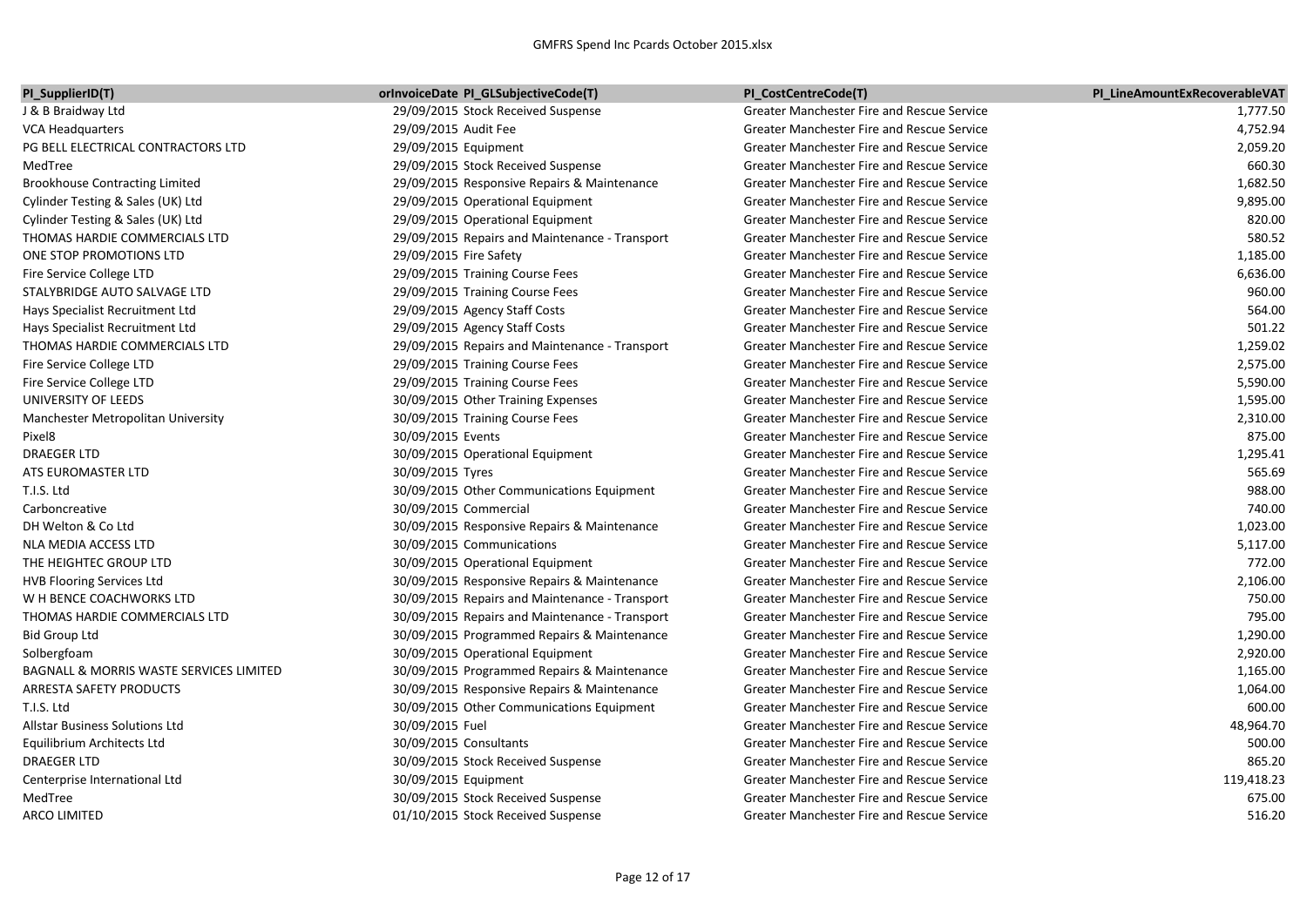| PI_SupplierID(T)                | orInvoiceDate PI_GLSubjectiveCode(T)        | PI_CostCentreCode(T)                              | PI LineAmountExRecoverableVAT |
|---------------------------------|---------------------------------------------|---------------------------------------------------|-------------------------------|
| <b>VODAFONE HQ</b>              | 01/10/2015 Outsourced Services IT           | Greater Manchester Fire and Rescue Service        | 5,805.00                      |
| Daisy Communications Ltd        | 01/10/2015 Outsourced Services IT           | Greater Manchester Fire and Rescue Service        | 1,429.68                      |
| <b>Bid Group Ltd</b>            | 01/10/2015 Responsive Repairs & Maintenance | Greater Manchester Fire and Rescue Service        | 1,110.00                      |
| Daisy Communications Ltd        | 01/10/2015 Outsourced Services IT           | <b>Greater Manchester Fire and Rescue Service</b> | 915.34                        |
| SAFEGLOVE: HIGH VOLTAGE TESTING | 01/10/2015 Operational Equipment            | Greater Manchester Fire and Rescue Service        | 1,041.80                      |
| Aligned Assets Ltd              | 01/10/2015 Computer Software                | <b>Greater Manchester Fire and Rescue Service</b> | 2,998.00                      |
| XEROX (U K) LTD                 | 01/10/2015 Photocopying Useage              | Greater Manchester Fire and Rescue Service        | 13,173.49                     |
| XEROX (U K) LTD                 | 01/10/2015 Photocopier Rental               | Greater Manchester Fire and Rescue Service        | 21,066.81                     |
| Healthwork                      | 01/10/2015 Occupational Health              | <b>Greater Manchester Fire and Rescue Service</b> | 15,552.08                     |
| <b>FGH SECURITY LTD</b>         | 01/10/2015 Security Services                | Greater Manchester Fire and Rescue Service        | 2,134.40                      |
| RENAULT-NISSAN CONSULTING       | 01/10/2015 Training Course Fees             | Greater Manchester Fire and Rescue Service        | 1,550.00                      |
| <b>BURY COLLEGE</b>             | 01/10/2015 Training Course Fees             | Greater Manchester Fire and Rescue Service        | 1,265.00                      |
| <b>BURY COLLEGE</b>             | 01/10/2015 Training Course Fees             | Greater Manchester Fire and Rescue Service        | 1,265.00                      |
| RENAULT-NISSAN CONSULTING       | 01/10/2015 Training Course Fees             | Greater Manchester Fire and Rescue Service        | 1,550.00                      |
| Local Authority                 | 01/10/2015 Rates                            | Greater Manchester Fire and Rescue Service        | 1,183.00                      |
| Local Authority                 | 01/10/2015 Rates                            | Greater Manchester Fire and Rescue Service        | 12,325.00                     |
| Local Authority                 | 01/10/2015 Rates                            | Greater Manchester Fire and Rescue Service        | 3,106.00                      |
| Local Authority                 | 01/10/2015 Rates                            | Greater Manchester Fire and Rescue Service        | 3,969.00                      |
| Local Authority                 | 01/10/2015 Rates                            | Greater Manchester Fire and Rescue Service        | 1,319.00                      |
| Local Authority                 | 01/10/2015 Rates                            | Greater Manchester Fire and Rescue Service        | 1,873.00                      |
| Local Authority                 | 01/10/2015 Rates                            | <b>Greater Manchester Fire and Rescue Service</b> | 1,538.00                      |
| Local Authority                 | 01/10/2015 Rates                            | Greater Manchester Fire and Rescue Service        | 1,627.00                      |
| Local Authority                 | 01/10/2015 Rates                            | Greater Manchester Fire and Rescue Service        | 1,700.00                      |
| Local Authority                 | 01/10/2015 Rates                            | Greater Manchester Fire and Rescue Service        | 677.00                        |
| Local Authority                 | 01/10/2015 Rates                            | Greater Manchester Fire and Rescue Service        | 2,120.00                      |
| Local Authority                 | 01/10/2015 Rates                            | Greater Manchester Fire and Rescue Service        | 2,465.00                      |
| Local Authority                 | 01/10/2015 Rates                            | Greater Manchester Fire and Rescue Service        | 4,610.00                      |
| Local Authority                 | 01/10/2015 Rates                            | Greater Manchester Fire and Rescue Service        | 1,269.00                      |
| Local Authority                 | 01/10/2015 Rates                            | <b>Greater Manchester Fire and Rescue Service</b> | 2,613.00                      |
| Local Authority                 | 01/10/2015 Rates                            | Greater Manchester Fire and Rescue Service        | 3,993.00                      |
| Local Authority                 | 01/10/2015 Rates                            | Greater Manchester Fire and Rescue Service        | 1,208.00                      |
| Local Authority                 | 01/10/2015 Rates                            | Greater Manchester Fire and Rescue Service        | 4,733.00                      |
| Local Authority                 | 01/10/2015 Rates                            | <b>Greater Manchester Fire and Rescue Service</b> | 6,310.00                      |
| Local Authority                 | 01/10/2015 Rates                            | Greater Manchester Fire and Rescue Service        | 1,220.00                      |
| Prosperon Networks              | 02/10/2015 Computer Software                | Greater Manchester Fire and Rescue Service        | 2,093.89                      |
| DELL COMPUTER CORPORATION LTD   | 02/10/2015 Computer Hardware                | Greater Manchester Fire and Rescue Service        | 850.26                        |
| <b>DRAEGER LTD</b>              | 02/10/2015 Operational Equipment            | Greater Manchester Fire and Rescue Service        | 501.35                        |
| ANGUS FIRE LTD                  | 02/10/2015 Operational Equipment            | Greater Manchester Fire and Rescue Service        | 7,290.00                      |
| <b>DRAEGER LTD</b>              | 02/10/2015 Operational Equipment            | Greater Manchester Fire and Rescue Service        | 1,082.20                      |
| Goliath                         | 02/10/2015 Stock Received Suspense          | Greater Manchester Fire and Rescue Service        | 618.75                        |
|                                 |                                             |                                                   |                               |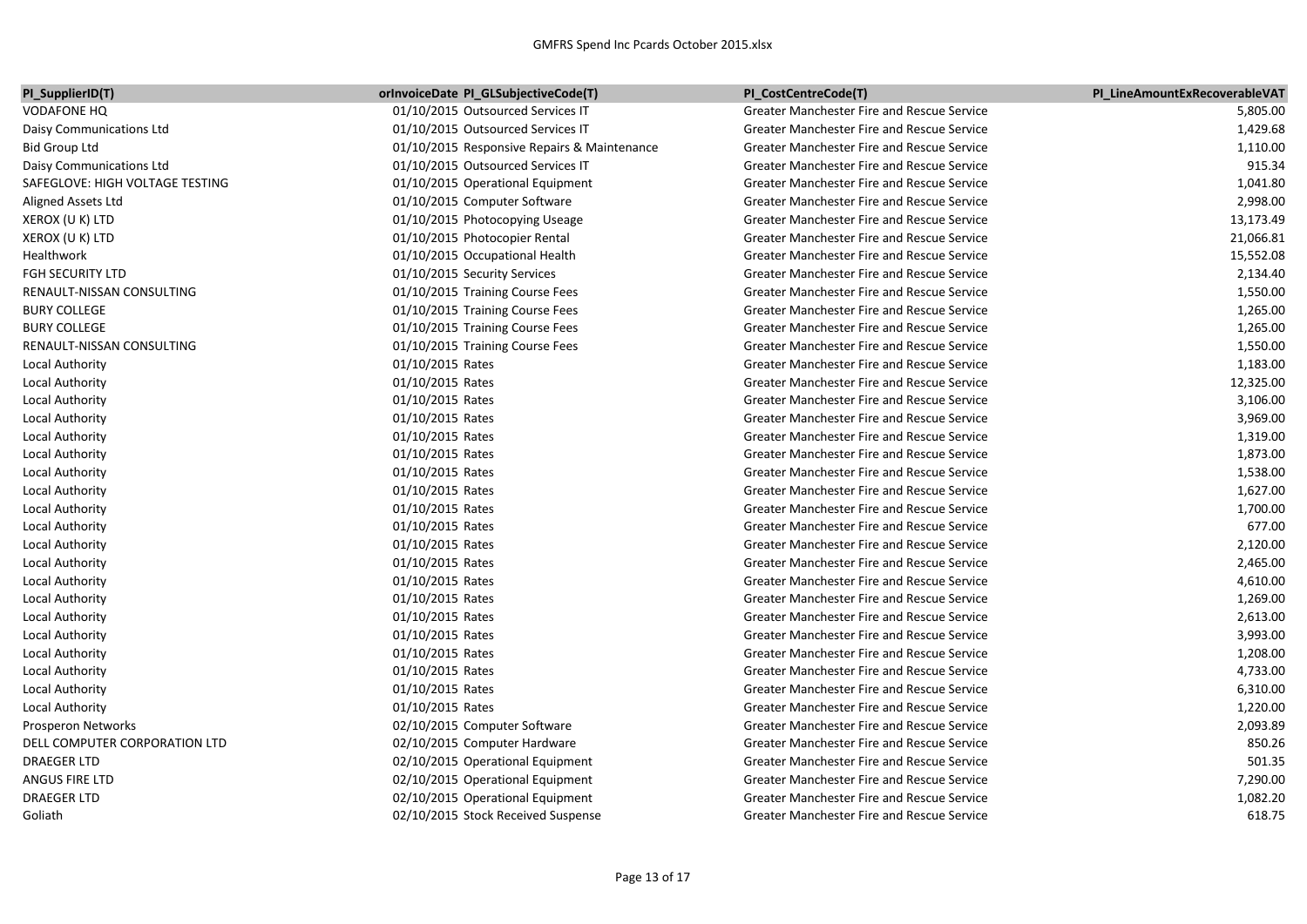| PI_SupplierID(T)                   | orInvoiceDate PI_GLSubjectiveCode(T)           | PI_CostCentreCode(T)                       | PI LineAmountExRecoverableVAT |
|------------------------------------|------------------------------------------------|--------------------------------------------|-------------------------------|
| <b>DRAEGER LTD</b>                 | 02/10/2015 Stock Received Suspense             | Greater Manchester Fire and Rescue Service | 3,548.34                      |
| Keith Wilcock Tailors              | 05/10/2015 Uniform                             | Greater Manchester Fire and Rescue Service | 550.00                        |
| <b>NISBETS</b>                     | 05/10/2015 Stock Received Suspense             | Greater Manchester Fire and Rescue Service | 508.44                        |
| Modern Mindset Ltd                 | 05/10/2015 Computer Software                   | Greater Manchester Fire and Rescue Service | 7,010.00                      |
| PG BELL ELECTRICAL CONTRACTORS LTD | 05/10/2015 Responsive Repairs & Maintenance    | Greater Manchester Fire and Rescue Service | 809.65                        |
| THOMAS HARDIE COMMERCIALS LTD      | 05/10/2015 Repairs and Maintenance - Transport | Greater Manchester Fire and Rescue Service | 731.01                        |
| GE Robinson & Co Ltd               | 05/10/2015 Training Course Fees                | Greater Manchester Fire and Rescue Service | 610.90                        |
| QA LTD                             | 05/10/2015 Training Course Fees                | Greater Manchester Fire and Rescue Service | 742.00                        |
| QA LTD                             | 05/10/2015 Training Course Fees                | Greater Manchester Fire and Rescue Service | 742.00                        |
| QA LTD                             | 05/10/2015 Training Course Fees                | Greater Manchester Fire and Rescue Service | 742.00                        |
| QA LTD                             | 05/10/2015 Training Course Fees                | Greater Manchester Fire and Rescue Service | 935.00                        |
| <b>TFGM</b>                        | 05/10/2015 Public Transport                    | Greater Manchester Fire and Rescue Service | 566.40                        |
| QA LTD                             | 05/10/2015 Training Course Fees                | Greater Manchester Fire and Rescue Service | 592.50                        |
| GE Robinson & Co Ltd               | 05/10/2015 Training Course Fees                | Greater Manchester Fire and Rescue Service | 643.70                        |
| QA LTD                             | 05/10/2015 Training Course Fees                | Greater Manchester Fire and Rescue Service | 1,179.00                      |
| QA LTD                             | 05/10/2015 Training Course Fees                | Greater Manchester Fire and Rescue Service | 702.00                        |
| <b>TFGM</b>                        | 05/10/2015 Public Transport                    | Greater Manchester Fire and Rescue Service | 519.20                        |
| Scott Health & Safety Limited      | 06/10/2015 Operational Equipment               | Greater Manchester Fire and Rescue Service | 1,620.00                      |
| <b>FGH SECURITY LTD</b>            | 06/10/2015 Programmed Repairs & Maintenance    | Greater Manchester Fire and Rescue Service | 1,559.04                      |
| Mr Michael A. Smith                | 06/10/2015 Professional Fees                   | Greater Manchester Fire and Rescue Service | 1,960.00                      |
| Ferno (UK) Limited                 | 06/10/2015 Stock Received Suspense             | Greater Manchester Fire and Rescue Service | 997.50                        |
| THOMAS HARDIE COMMERCIALS LTD      | 06/10/2015 Repairs and Maintenance - Transport | Greater Manchester Fire and Rescue Service | $-864.25$                     |
| <b>DRAEGER LTD</b>                 | 07/10/2015 Stock Received Suspense             | Greater Manchester Fire and Rescue Service | 657.82                        |
| Manchester Metropolitan University | 07/10/2015 Training Course Fees                | Greater Manchester Fire and Rescue Service | 3,160.00                      |
| THOMAS HARDIE COMMERCIALS LTD      | 08/10/2015 Repairs and Maintenance - Transport | Greater Manchester Fire and Rescue Service | 584.20                        |
| <b>Bid Group Ltd</b>               | 08/10/2015 Responsive Repairs & Maintenance    | Greater Manchester Fire and Rescue Service | 536.04                        |
| Jafco Tools Ltd                    | 08/10/2015 Stock Received Suspense             | Greater Manchester Fire and Rescue Service | 616.00                        |
| THOMAS HARDIE COMMERCIALS LTD      | 08/10/2015 Repairs and Maintenance - Transport | Greater Manchester Fire and Rescue Service | 584.20                        |
| KIER CONSTRUCTION                  | 08/10/2015 Main Contractor Payments            | Greater Manchester Fire and Rescue Service | 294,665.46                    |
| 3tc Software Ltd                   | 08/10/2015 Computer Software                   | Greater Manchester Fire and Rescue Service | 5,165.00                      |
| Realco Equipment Ltd               | 08/10/2015 Stock Received Suspense             | Greater Manchester Fire and Rescue Service | 725.00                        |
| Local Authority                    | 08/10/2015 Rates                               | Greater Manchester Fire and Rescue Service | 6,015.00                      |
| Local Authority                    | 08/10/2015 Rates                               | Greater Manchester Fire and Rescue Service | 2,391.00                      |
| Local Authority                    | 08/10/2015 Rates                               | Greater Manchester Fire and Rescue Service | 3,007.00                      |
| THOMAS HARDIE COMMERCIALS LTD      | 08/10/2015 Repairs and Maintenance - Transport | Greater Manchester Fire and Rescue Service | $-584.20$                     |
| Plate & Locate Ltd                 | 09/10/2015 Stock Received Suspense             | Greater Manchester Fire and Rescue Service | 900.00                        |
| <b>GODIVA LTD</b>                  | 09/10/2015 Stock Received Suspense             | Greater Manchester Fire and Rescue Service | 1,400.94                      |
| Fire Hose Tech Ltd                 | 09/10/2015 Operational Equipment               | Greater Manchester Fire and Rescue Service | 3,210.00                      |
| Lyon Equipment Ltd                 | 09/10/2015 Stock Received Suspense             | Greater Manchester Fire and Rescue Service | 1,106.60                      |
| JG Harrison                        | 10/10/2015 Stock Received Suspense             | Greater Manchester Fire and Rescue Service | 1,450.00                      |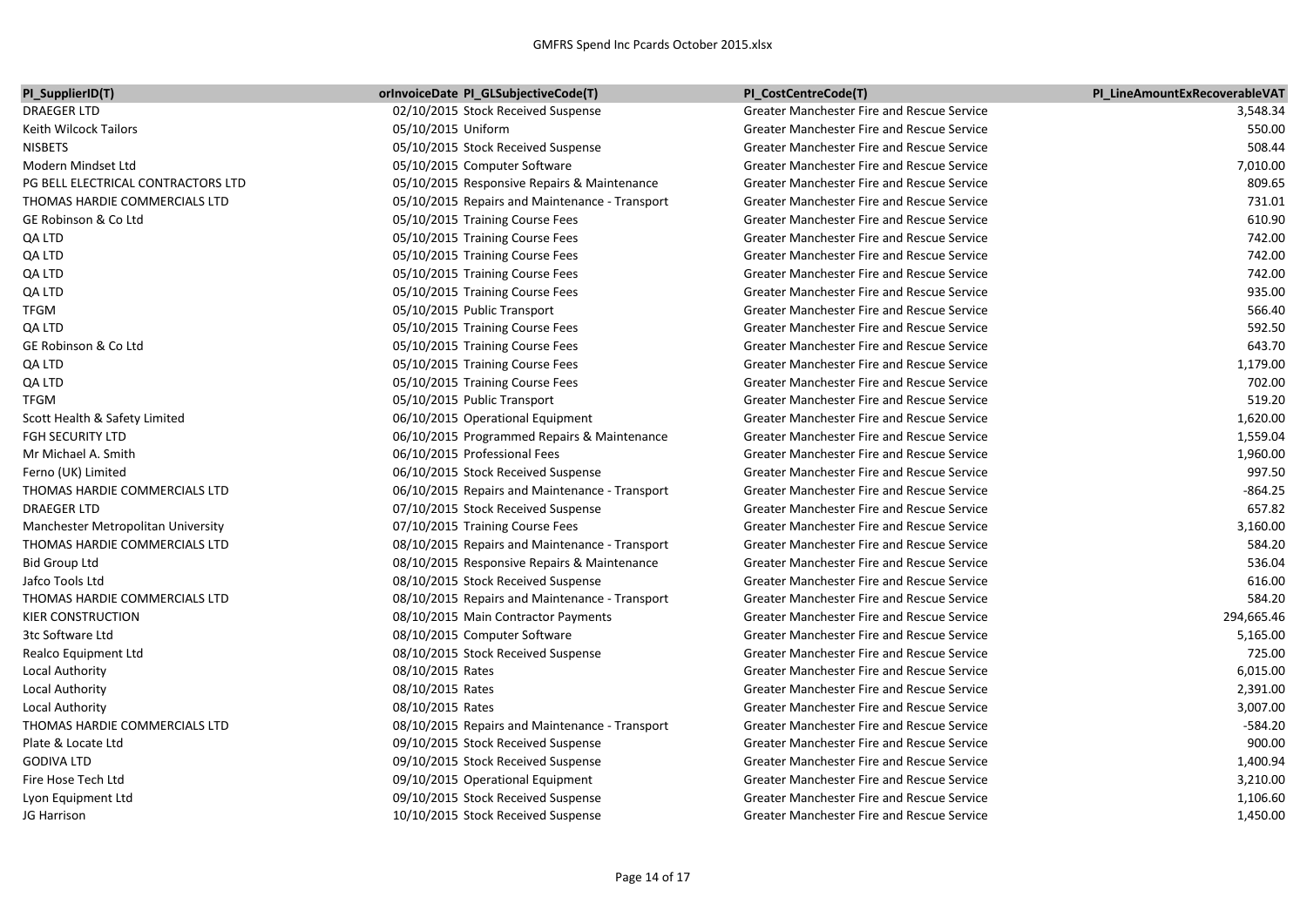| PI SupplierID(T)                     | <b>OrlnvoiceDate PI GLSubjectiveCode(T)</b>    | PI CostCentreCode(T)                              | PI LineAmountExRecoverableVAT |
|--------------------------------------|------------------------------------------------|---------------------------------------------------|-------------------------------|
| UNITED UTILITIES WATER PLC           | 12/10/2015 Hydrants Repairs                    | <b>Greater Manchester Fire and Rescue Service</b> | 99,166.67                     |
| A.S.B.C.                             | 12/10/2015 Main Contractor Payments            | <b>Greater Manchester Fire and Rescue Service</b> | 907.50                        |
| <b>FGH SECURITY LTD</b>              | 12/10/2015 Programmed Repairs & Maintenance    | <b>Greater Manchester Fire and Rescue Service</b> | 1,559.04                      |
| UNITED UTILITIES WATER PLC           | 12/10/2015 Metered Water                       | <b>Greater Manchester Fire and Rescue Service</b> | 510.72                        |
| UNITED UTILITIES WATER PLC           | 12/10/2015 Water Rates                         | <b>Greater Manchester Fire and Rescue Service</b> | 735.96                        |
| UNITED UTILITIES WATER PLC           | 12/10/2015 Water Rates                         | <b>Greater Manchester Fire and Rescue Service</b> | 812.19                        |
| UNITED UTILITIES WATER PLC           | 12/10/2015 Water Rates                         | <b>Greater Manchester Fire and Rescue Service</b> | 812.19                        |
| UNITED UTILITIES WATER PLC           | 12/10/2015 Water Rates                         | <b>Greater Manchester Fire and Rescue Service</b> | 812.19                        |
| UNITED UTILITIES WATER PLC           | 12/10/2015 Water Rates                         | <b>Greater Manchester Fire and Rescue Service</b> | 1,825.37                      |
| UNITED UTILITIES WATER PLC           | 12/10/2015 Water Rates                         | <b>Greater Manchester Fire and Rescue Service</b> | 794.53                        |
| UNITED UTILITIES WATER PLC           | 12/10/2015 Metered Water                       | <b>Greater Manchester Fire and Rescue Service</b> | 631.95                        |
| UNITED UTILITIES WATER PLC           | 12/10/2015 Metered Water                       | <b>Greater Manchester Fire and Rescue Service</b> | 700.10                        |
| UNITED UTILITIES WATER PLC           | 12/10/2015 Water Rates                         | <b>Greater Manchester Fire and Rescue Service</b> | 812.19                        |
| TPB FOODS LTD                        | 12/10/2015 Food                                | <b>Greater Manchester Fire and Rescue Service</b> | 582.60                        |
| Argiva Ltd                           | 13/10/2015 Outsourced Services IT              | <b>Greater Manchester Fire and Rescue Service</b> | 1,065.00                      |
| CFOA (SERVICES) LTD                  | 13/10/2015 Conference                          | <b>Greater Manchester Fire and Rescue Service</b> | 500.00                        |
| <b>Tanrallt Mountain Centre</b>      | 13/10/2015 Training Course Fees                | <b>Greater Manchester Fire and Rescue Service</b> | 2,526.00                      |
| <b>Tanrallt Mountain Centre</b>      | 13/10/2015 Subsistence                         | <b>Greater Manchester Fire and Rescue Service</b> | 2,526.00                      |
| Wm Sugden & Sons Ltd                 | 13/10/2015 Stock Received Suspense             | <b>Greater Manchester Fire and Rescue Service</b> | 1,054.68                      |
| Wm Sugden & Sons Ltd                 | 13/10/2015 Stock Received Suspense             | Greater Manchester Fire and Rescue Service        | 1,981.52                      |
| THOMAS HARDIE COMMERCIALS LTD        | 14/10/2015 Stock Received Suspense             | <b>Greater Manchester Fire and Rescue Service</b> | 690.01                        |
| Supplies Team LTD                    | 14/10/2015 Stock Received Suspense             | <b>Greater Manchester Fire and Rescue Service</b> | 909.14                        |
| THOMAS HARDIE COMMERCIALS LTD        | 14/10/2015 Repairs and Maintenance - Transport | <b>Greater Manchester Fire and Rescue Service</b> | 891.00                        |
| ONE STOP PROMOTIONS LTD              | 14/10/2015 Fire Safety                         | Greater Manchester Fire and Rescue Service        | 839.50                        |
| QA LTD                               | 14/10/2015 Training Course Fees                | <b>Greater Manchester Fire and Rescue Service</b> | 952.20                        |
| MSA (BRITAIN) LIMITED                | 14/10/2015 Stock Received Suspense             | <b>Greater Manchester Fire and Rescue Service</b> | 1,632.54                      |
| Wm Sugden & Sons Ltd                 | 14/10/2015 Stock Received Suspense             | Greater Manchester Fire and Rescue Service        | 1,418.58                      |
| Wm Sugden & Sons Ltd                 | 15/10/2015 Stock Received Suspense             | <b>Greater Manchester Fire and Rescue Service</b> | 2,540.82                      |
| PFF Stretford Ltd                    | 15/10/2015 PFI (Stretford)                     | <b>Greater Manchester Fire and Rescue Service</b> | 7,494.00                      |
| TRAFFORD BRAKE AND HOSE SERVICES LTD | 15/10/2015 Repairs and Maintenance - Transport | <b>Greater Manchester Fire and Rescue Service</b> | 640.00                        |
| <b>Care Pack Sales</b>               | 15/10/2015 Computer Hardware                   | <b>Greater Manchester Fire and Rescue Service</b> | 5,915.00                      |
| DRAEGER LTD                          | 15/10/2015 Stock Received Suspense             | Greater Manchester Fire and Rescue Service        | 1,784.42                      |
| Douglas Jennings Ltd                 | 15/10/2015 Main Contractor Payments            | <b>Greater Manchester Fire and Rescue Service</b> | 12,800.00                     |
| <b>Yesss Electrical</b>              | 15/10/2015 Equipment                           | <b>Greater Manchester Fire and Rescue Service</b> | 618.67                        |
| PFF Stretford Ltd                    | 15/10/2015 PFI (Stretford)                     | Greater Manchester Fire and Rescue Service        | 52,975.83                     |
| Local Authority                      | 15/10/2015 Rates                               | <b>Greater Manchester Fire and Rescue Service</b> | 3,624.00                      |
| Local Authority                      | 15/10/2015 Rates                               | <b>Greater Manchester Fire and Rescue Service</b> | 2,403.00                      |
| Local Authority                      | 15/10/2015 Rates                               | <b>Greater Manchester Fire and Rescue Service</b> | 2,219.00                      |
| Local Authority                      | 15/10/2015 Rates                               | <b>Greater Manchester Fire and Rescue Service</b> | 2,366.00                      |
| Local Authority                      | 15/10/2015 Rates                               | <b>Greater Manchester Fire and Rescue Service</b> | 1,282.00                      |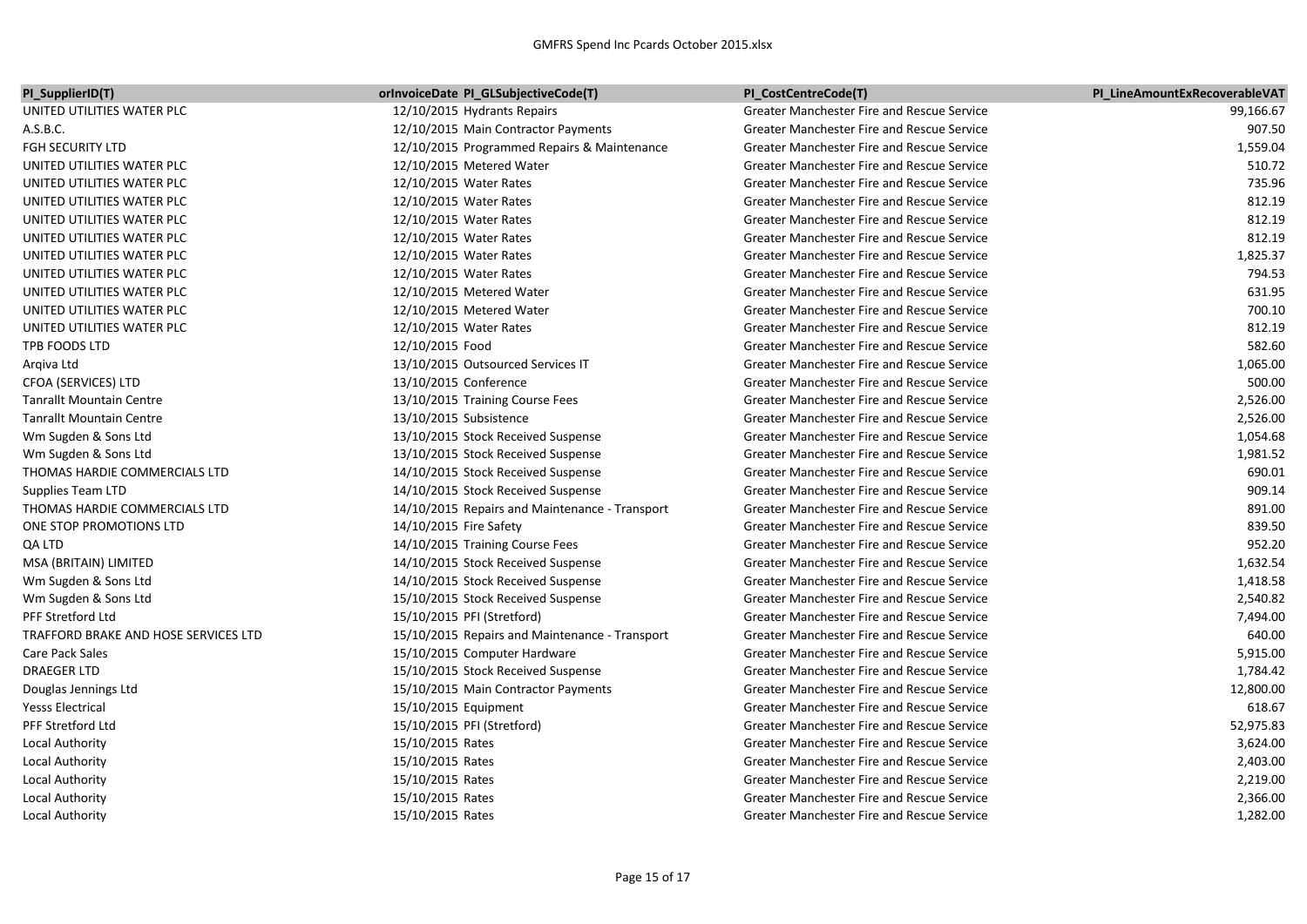## GMFRS Spend Inc Pcards October 2015.xlsx

| PI_SupplierID(T)                    | <b>OrInvoiceDate PI_GLSubjectiveCode(T)</b>    | PI_CostCentreCode(T)                              | PI LineAmountExRecoverableVAT |
|-------------------------------------|------------------------------------------------|---------------------------------------------------|-------------------------------|
| Local Authority                     | 15/10/2015 Rates                               | Greater Manchester Fire and Rescue Service        | 1,122.00                      |
| Local Authority                     | 15/10/2015 Rates                               | Greater Manchester Fire and Rescue Service        | 12,226.00                     |
| MANCHESTER CITY COUNCIL             | 16/10/2015 Rates                               | Greater Manchester Fire and Rescue Service        | 726.00                        |
| BERRYMANS LACE MAWER LLP            | 16/10/2015 Professional Fees                   | Greater Manchester Fire and Rescue Service        | 2,096.00                      |
| <b>Stagecoach Services Ltd</b>      | 16/10/2015 Public Transport                    | <b>Greater Manchester Fire and Rescue Service</b> | 1,920.00                      |
| MANCHESTER CITY COUNCIL             | 16/10/2015 Rates                               | <b>Greater Manchester Fire and Rescue Service</b> | 726.00                        |
| THOMAS HARDIE COMMERCIALS LTD       | 16/10/2015 Repairs and Maintenance - Transport | Greater Manchester Fire and Rescue Service        | 1,549.28                      |
| Cyclescheme Ltd                     | 16/10/2015 Cycle Scheme                        | Greater Manchester Fire and Rescue Service        | 12,288.78                     |
| Cyclescheme Ltd                     | 16/10/2015 Cycle Scheme                        | Greater Manchester Fire and Rescue Service        | 3,564.98                      |
| BERRYMANS LACE MAWER LLP            | 16/10/2015 Professional Fees                   | Greater Manchester Fire and Rescue Service        | $-2,096.00$                   |
| Vision Unique Equipment Ltd T/A VUE | 19/10/2015 Operational Equipment               | <b>Greater Manchester Fire and Rescue Service</b> | 579.00                        |
| Pixel <sub>8</sub>                  | 19/10/2015 Commercial                          | <b>Greater Manchester Fire and Rescue Service</b> | 650.00                        |
| Vision Unique Equipment Ltd T/A VUE | 19/10/2015 Operational Equipment               | <b>Greater Manchester Fire and Rescue Service</b> | 579.00                        |
| <b>ASTLEY HIRE</b>                  | 19/10/2015 Responsive Repairs & Maintenance    | Greater Manchester Fire and Rescue Service        | 536.40                        |
| TOTAL EXCELLENCE CENTRE             | 19/10/2015 Training Course Fees                | Greater Manchester Fire and Rescue Service        | 520.00                        |
| QA LTD                              | 19/10/2015 Training Course Fees                | <b>Greater Manchester Fire and Rescue Service</b> | 1,150.00                      |
| T.I.S. Ltd                          | 19/10/2015 Other Communications Equipment      | Greater Manchester Fire and Rescue Service        | 610.00                        |
| <b>FGH SECURITY LTD</b>             | 19/10/2015 Programmed Repairs & Maintenance    | Greater Manchester Fire and Rescue Service        | 1,559.04                      |
| PG BELL ELECTRICAL CONTRACTORS LTD  | 19/10/2015 Programmed Repairs & Maintenance    | <b>Greater Manchester Fire and Rescue Service</b> | 1,455.33                      |
| STRONG'S PLASTIC PRODUCTS LTD       | 19/10/2015 Vehicle Acquisition                 | <b>Greater Manchester Fire and Rescue Service</b> | 670.00                        |
| Local Authority                     | 19/10/2015 Rates                               | Greater Manchester Fire and Rescue Service        | 1,528.00                      |
| Local Authority                     | 19/10/2015 Rates                               | <b>Greater Manchester Fire and Rescue Service</b> | 6,560.00                      |
| Local Authority                     | 19/10/2015 Rates                               | <b>Greater Manchester Fire and Rescue Service</b> | 2,416.00                      |
| N Power                             | 19/10/2015 Electricity                         | Greater Manchester Fire and Rescue Service        | 1,044.55                      |
| N Power                             | 19/10/2015 Electricity                         | <b>Greater Manchester Fire and Rescue Service</b> | 702.46                        |
| N Power                             | 19/10/2015 Electricity                         | <b>Greater Manchester Fire and Rescue Service</b> | 885.23                        |
| N Power                             | 19/10/2015 Electricity                         | Greater Manchester Fire and Rescue Service        | 1,131.32                      |
| N Power                             | 19/10/2015 Electricity                         | <b>Greater Manchester Fire and Rescue Service</b> | 726.78                        |
| N Power                             | 19/10/2015 Electricity                         | <b>Greater Manchester Fire and Rescue Service</b> | 581.40                        |
| N Power                             | 19/10/2015 Electricity                         | <b>Greater Manchester Fire and Rescue Service</b> | 505.90                        |
| N Power                             | 19/10/2015 Electricity                         | <b>Greater Manchester Fire and Rescue Service</b> | 732.38                        |
| N Power                             | 19/10/2015 Electricity                         | <b>Greater Manchester Fire and Rescue Service</b> | 529.43                        |
| N Power                             | 19/10/2015 Electricity                         | Greater Manchester Fire and Rescue Service        | 634.77                        |
| N Power                             | 19/10/2015 Electricity                         | <b>Greater Manchester Fire and Rescue Service</b> | 517.03                        |
| N Power                             | 19/10/2015 Electricity                         | <b>Greater Manchester Fire and Rescue Service</b> | 717.32                        |
| N Power                             | 19/10/2015 Electricity                         | <b>Greater Manchester Fire and Rescue Service</b> | 550.85                        |
| N Power                             | 19/10/2015 Electricity                         | <b>Greater Manchester Fire and Rescue Service</b> | 526.01                        |
| N Power                             | 19/10/2015 Electricity                         | Greater Manchester Fire and Rescue Service        | 853.32                        |
| N Power                             | 19/10/2015 Electricity                         | Greater Manchester Fire and Rescue Service        | 1,574.85                      |
| TOTAL EXCELLENCE CENTRE             | 19/10/2015 Training Course Fees                | <b>Greater Manchester Fire and Rescue Service</b> | $-520.00$                     |